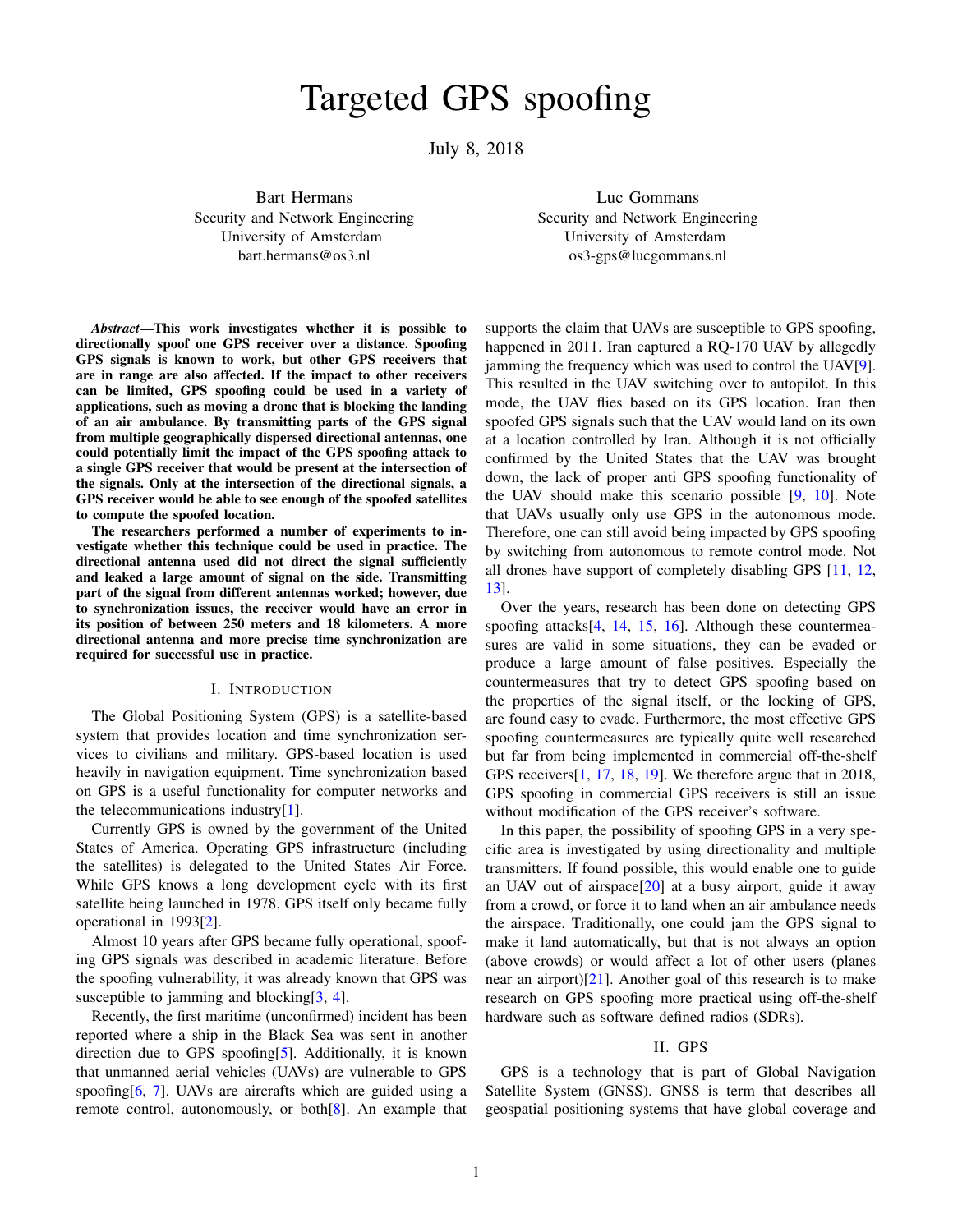provide location services in an autonomous way. Examples of other GNSS technologies are GLONASS, Galileo and BeiDou[\[22\]](#page-14-19).

As of this writing (2018-06-14) there are 31 satellites that actively provide the GPS signal $[23]$ . A minimum of three additional satellites only provide the GPS signal in the situation where one (or more) of the 31 active satellites fail or become inaccessible[\[24\]](#page-14-21). One of the services that the GPS signal provides to receivers on the earth, is location detection with an accuracy of about 5 meters<sup>[\[25\]](#page-14-22)</sup>. For the GPS receivers to be able to detect a 2D location (latitude and longitude), the signals of a minimum of three satellites should be received. If a minimum of four satellites are available to the GPS receiver, a 3D (latitude, longitude and altitude) location can be established[\[26\]](#page-14-23). To synchronize the receiver's clock with the atomic clock in a satellite, one also needs a minimum of four satellites because the location is required to determine the time signal's travel time[\[27\]](#page-14-24).



<span id="page-1-0"></span>Fig. 1. Trilateration example with four satellites

The receivers calculate a location using a technique called trilateration. Compared to triangulation, trilateration measures the distance instead of the angle towards a point of measurement (in the case of GPS, this is a satellite). By comparing the distance of the received GPS signal and the distance between the satellites from where the signals were received, a location can be determined at the point where an intersection happens[\[28\]](#page-14-25). Figure [1](#page-1-0) shows an example of trilateration with four satellites. The gray circles resemble the satellites and the four big circles their distance to the receiver. The black circle visualizes the GPS receiver.

So-called master stations on the earth are used to control and monitor the satellites. Examples of monitoring responsibilities of the master stations are to compare the time of the four atomic clocks that are present in the satellite against atomic clocks on earth and determining the position of the satellite in the orbit around the earth. If in these examples, an error is detected (such as time difference or position error) the master stations can readjust these errors. Note that almost all errors detected by master stations are readjusted and not corrected[\[29\]](#page-14-26).

#### <span id="page-1-2"></span>*A. Location calculation*

Equation [1](#page-1-1) is used by the GPS receiver to determine its location[\[30\]](#page-14-27):

<span id="page-1-1"></span>
$$
d_n = c(t_{t,n} - t_{r,n} + t_c)
$$
  
=  $\sqrt{(x_n - x)^2 + (y_n - y)^2 + (z_n - z)^2}$  (1)

Where  $distance_n$  equals the distance to one of the satellites. The speed of light is identified in the equation by  $c$ . In this equation, the speed of light is in meters per second (m/s).  $t_{t,n}$  specifies the time at which satellite n transmitted their signals. When the signal from the satellites is received by the GPS receiver, the internal (less accurate) clock is used to determine the time at which the signal was received  $(t_{r,n}$ , the time at which the specific signal was received). Because the receiver's clock is off,  $t_c$  is used adjust errors in the inaccuracy.  $x_n, y_n, z_n$  represent the coordinates of the satellites. Both  $t_{t,n}$ and  $x_n, y_n, z_n$  are part of the GPS signal transmitted by the satellite.

Equation [1](#page-1-1) is solved simultaneously for the four satellites to determine  $x, y, z, t_c$ .

## *B. Time synchronization*

As stated at the beginning of Section  $II$ , all satellites have four atomic clocks aboard. Subsection [II-A](#page-1-2) describes how a location can be determined using signals transmitted by GPS satellites that are in line of sight of the receiver. The location determination relies heavily on time. As a result, GPS receivers can use the time broadcast by satellites to synchronize their time[\[31\]](#page-14-28). This is accomplished by subtracting or adding the offset adjustment  $(t_c)$  to the time contained within the signal broadcast by a GPS satellite $[32]$ . The offset is defined as follows:  $t_c = sat_{time} - receiver_{time}$ . This is the same offset used in the calculation of the location of a GPS receiver.

The  $sat_{time}$  is the UTC time at which the signal was generated by the satellite. Receivers also have their own internally generated C/A code to compare the time difference.  $receiver_{time}$  identifies the moment at which the GPS receiver generated its internal C/A code.

Note that the location and time are calculated simultaneously as a solution to the equation by the GPS receiver. Therefore, the location cannot be calculated before the time and vice versa[\[33\]](#page-14-30).

## <span id="page-1-3"></span>*C. Frequency and modulation*

Each GPS satellite transmits carrier signals on two frequencies: L1 and L2. The former is 1575.42 MHz and the latter 1227.60 MHz. GPS uses different bandwidths in these frequency bands: 15.345 MHz for the L1 band and 11 MHz for the L2 band[\[34\]](#page-14-31). The GPS L1 band is used the most for navigational purposes for civilian signals. Three different signals are transmitted on this frequency: C/A, P(Y), and M- $code[35]$  $code[35]$ .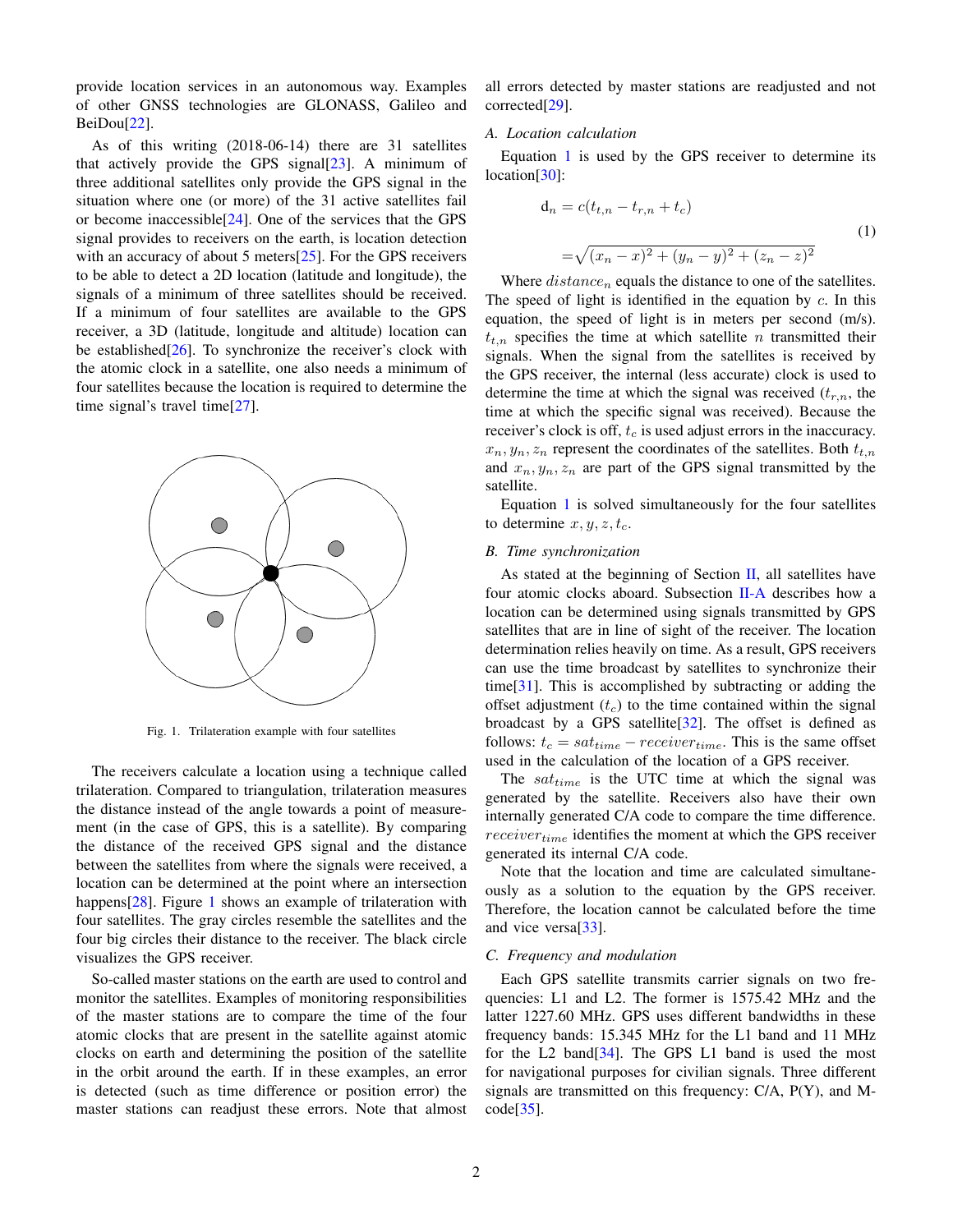C/A code stands for coarse acquisition, which is a pseudo random number (PRN) code. This PRN-code with a length of 1023 chips is uniquely defined for each of the satellites and is transmitted at a frequency of 1.023 MHz. Note that chip means the same as bit in the sense that it is described by ones and zeroes. However, they differ on the fact that a chip does not carry any information. The PRN-code is repeated every millisecond, resulting in 1023000 chips per second. Because of the length of the PRN code, there are a lot of possibilities. Unfortunately, only 37 PRN codes allow for auto and cross correlation to measure the signal propagation time. These 37 possible PRN codes are called the Gold codes and, because of their weak correlation, direct identification of a satellite is possible. The precise (P) code is for military use, transmits 10230000 chips per second, and can be encrypted with the 'Ycode' if required. Another signal that is aimed at military use is the M-code. The L2 frequency is also used to transmits three frequencies: modernized civil code,  $P(Y)$ , and M-code[\[36,](#page-14-33) [35\]](#page-14-32).

The civilian GPS signals are phase modulated using binary phase-shift keying (BPSK)[\[35\]](#page-14-32). BPSK changes the phase by 180 degrees to respectively modulate a binary 1 or 0. Because all active GPS satellites use the same frequency, the PRN-code of the satellite is used for Code Division Multiple Access (CDMA). Otherwise, signals from different satellites would interfere with each other[\[37\]](#page-14-34). Figure [2](#page-2-0) visualizes how the GPS satellites create the L1 and L2 modulated signal. In the example, only the modulation of the civilian and military signal on the L1 frequency band and military signal on the L2 frequency band is shown.



<span id="page-2-0"></span>Fig. 2. Modulation of the L1 and L2 GPS signal<sup>[\[32\]](#page-14-29)</sup>

The "Modulo 2 Sum" components create a sum of, for example, the C/A code and NAV/SYSTEM data chips. Because a chip can only be a zero or a one, the modulo operator is used to prevent the result from being greater than one. Mixers are used to create the modulated signal by multiplying the result of the "Modulo 2 Sum" operation by the L1/L2 carrier. The L1/L2 carrier in Figure [2](#page-2-0) are so-called local oscillators.

#### <span id="page-2-3"></span>*D. The Navigation Message*

As described at the beginning of Section  $II$ , GPS satellites receive information from master stations on earth. This information allows the satellites to construct the so-called Navigation Message. This message is sent to GPS receivers,

which in turn use this message to compute their location and synchronize the time<sup>[\[38\]](#page-15-0)</sup>.

The oldest Navigation Message that exists for GPS is the L1 C/A Navigation Message. Additionally, there exist four other Navigation Messages: l2-CNAV, CNAV-2, l5-CNAV and MNAV. While each message type has its own format, timing, and use, only the L1 C/A Navigation Message is described here, as this one applies to our research [\[38\]](#page-15-0).

The L1 C/A Navigation Message consists of 25 frames and will be transmitted by a satellite over the course of 12.5 minutes. Each frame in this message has a length of 30 seconds. Each frame is split up into 5 sub-frames of each 6 seconds. The sub-frames in turn consists of 10 words (30 bits per word), each with a length of 0.6 seconds. Figure [3](#page-2-1) visualizes the structure of the aforementioned Navigation Message<sup>[\[38\]](#page-15-0)</sup>.



<span id="page-2-1"></span>Fig. 3. L1 C/A Navigation Message format<sup>[\[38\]](#page-15-0)</sup>

For each frame, the first sub-frame is required by the GPS receiver to apply its clock correction. The second and third sub-frame contain the satellite ephemeris and is used in Equation [1.](#page-1-1) Sub-frame 4 provide ionospheric model parameters and are used as adjustment for refraction caused by the ionosphere. The last sub-frame contains the information for the GPS receiver to determine from which satellite the signals originated[\[38\]](#page-15-0).

## *E. Spoofing*

When looking at academic as well as non-academic literature, it is unclear which steps are actually taken in the process of spoofing GPS signals in practice[\[1,](#page-13-0) [39,](#page-15-1) [40\]](#page-15-2). To understand GPS spoofing in practice, we studied the source code of GPS-SDR-SIM<sup>[1](#page-2-2)</sup>, commit 1ada56c. The goal of this is to determine how software that uses SDRs accomplishes GPS spoofing.

The Crustal Dynamics Data Information System (CDDIS), which is part of the National Aeronautics and Space Administration (NASA), creates and publishes so-called broadcast ephemeris files. These ephemeris files contain predicted or extrapolated satellite orbit information transmitted from GPS

<span id="page-2-2"></span><sup>1</sup><https://github.com/osqzss/gps-sdr-sim>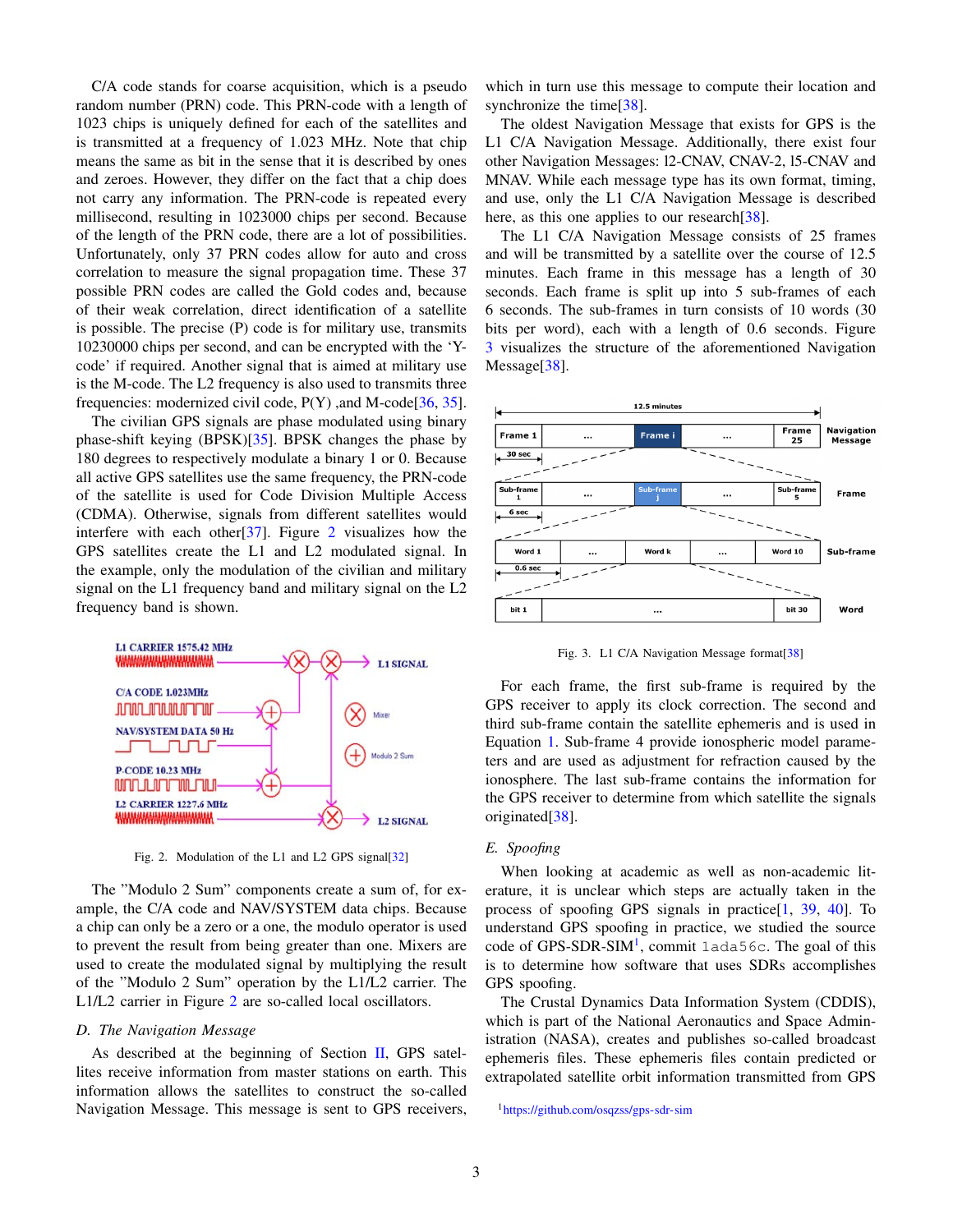satellites to receivers on earth. Predicted ephemeris files only have information for a few hours into the future. Ephemeris files for GPS are generated either hourly or daily. The hourly ephemeris files are merged at the end of the day to a daily ephemeris file[\[41\]](#page-15-3).

When spoofing a static location (using coordinates), GPS-SDR-SIM uses the CDDIS ephemeris file to determine which of the satellites should be visible at that location at a specific UTC time. Furthermore, it determines the location in the orbit around the earth of each of the visible satellites. Based on the orbit information of the subset of satellites, GPS signals are generated that solve the equation from Subsection [II-A](#page-1-2) for the GPS receiver to be located at the specific location. Afterwards, the pseudo GPS signals are modulated, resulting in I/Q data, the signal representation of the actual data.

Finally, an SDR can be used transmit the I/Q sample data by specifying 1575.42 MHz as frequency and a sample rate of 2.6 MHz.

## <span id="page-3-5"></span>*F. Calculating Effective Radiated Power*

Effective Radiated Power (ERP) is used to determine the amount of electromagnetic power that is radiated out into space. Just like the Equivalent Isotropically Radiated Power (EIRP), the ERP is measured in front of a transmitting antenna. Regulators like the European Telecommunications Standards Institute (ETSI) use the ERP to identify how much power may be transmitted into space at a specific frequency $[42]$ . The ERP can be specified either in milliwatts (mW) or Decibel-Milliwatts (dBm). In Dutch regulations, the ERP is defined in mW[\[43\]](#page-15-5).

To calculate the ERP in dBm, Equation [2](#page-3-0) can be used[\[44,](#page-15-6) [45\]](#page-15-7).

<span id="page-3-0"></span>
$$
ERP_{dBm} = (P_t - L_c + G_a) - 2.15
$$
 (2)

The result of Equation can be converted to milliwatts using the formula in Equation  $3[46]$  $3[46]$ .

<span id="page-3-1"></span>
$$
ERP_{mW} = 10^{ERP_{dBm}/10}
$$
 (3)

Output power of the transmitter is defined by  $P_t$  in dBm. The output power of a device can be found in the data sheet of the transmitter.  $L_c$  defines the sum of the cable and connector loss in dB. The antenna gain is specified in dBi by  $G_a$ . As with the output power of the transmitter, the gain of an antenna is also specified on its data sheet.

Loss of signal caused by the connector belongs to the category of insertion loss. Insertion loss is loss of signal caused by the difference in transmission medium. Equation [4](#page-3-2) specifies how insertion loss can be calculated for the SMA converter[\[47\]](#page-15-9).

<span id="page-3-2"></span>Insertion loss = 
$$
c_l \cdot \sqrt{f_s}
$$
 (4)

The connector loss factor is identified by  $c_l$  and is different for each type of connector  $[47, 48]$  $[47, 48]$  $[47, 48]$ . The frequency on which the transmitter is active is specified by  $f_s$ . Note that, as stated at the beginning of this section, insertion loss should be taken into account at each point where a connector is used in the transmission line between the antenna and transmitter or receiver.

Although there exist formulas to calculate the loss caused by a cable, these rely on theoretical properties of the cable. Among these theoretical values, the cable loss is also specified with a higher precision. If a (coaxial) cable is used between the antenna and the radio, it is therefore recommended to rely on the theoretical cable loss specified by the manufacturer. Note that cable loss values are specified at 100 meters. Therefore, one should always convert that value to the actual length of the cable  $[49, 50]$  $[49, 50]$  $[49, 50]$ .

#### III. RESEARCH QUESTIONS

<span id="page-3-3"></span>Our main research question is defined as follows: *Is it possible to limit GPS spoofing to a single receiver?*

To answer this main research question, the following supporting sub research questions are defined:

- 1) *Can a spoofed GPS signal be contained within a radius of 10 meters without the use of a Faraday cage?*
- 2) *Is it possible to direct spoofed GPS signals using a directional antenna?*
- 3) *Does the GPS receiver still compute an accurate position when dividing the spoofed GPS signal over two transmitters?*

## <span id="page-3-4"></span>*A. Research scope*

Altering the properties of the transmitting radio is considered within this research's scope. Specifically, the effect of applying a different gain setting on the spoofed GPS signal is investigated. We additionally modify the software that makes GPS spoofing within our research possible.

In the Netherlands, spoofing and jamming of GPS signals is illegal[\[51\]](#page-15-13). Without having access to a large (and tested) Faraday cage, one must take other measures to make sure that the experiments are performed in a legal and ethical way. This is because GPS signals have a negative Signal-to-Noise-Ratio (SNR), which means that the signal has less power than the noise floor. Specifically, it is 26dB below the noise floor[\[52\]](#page-15-14). To work around this limitation, we conduct our experiments on frequency bands that do not require a license. The closest unlicensed frequency bands to the GPS L1 band are the 868 MHz and 1.8775 GHz frequency bands. Both frequency bands are not usable for conducting experiments with GPS signals because their channel bandwidth is lower than the bandwidth required for GPS L1 signals (Subsection [II-C\)](#page-1-3)[\[53,](#page-15-15) [43\]](#page-15-5).

However, as described in Section [V-A,](#page-5-0) we are able to operate the spoofing software (GPS-SDR-SIM) with a bandwidth of 2.5 MHz. The 868 MHz frequency band is still a challenge to use because regulatory requirements on duty cycle state that the category of devices where our experimental setup would fall under is only allowed to transmit 36 seconds per hour  $(0.1\%$  duty cycle)<sup>[\[53\]](#page-15-15)</sup>. On the other hand, the 1.8775 GHz frequency band has a bandwidth of maximum 4.5 MHz, does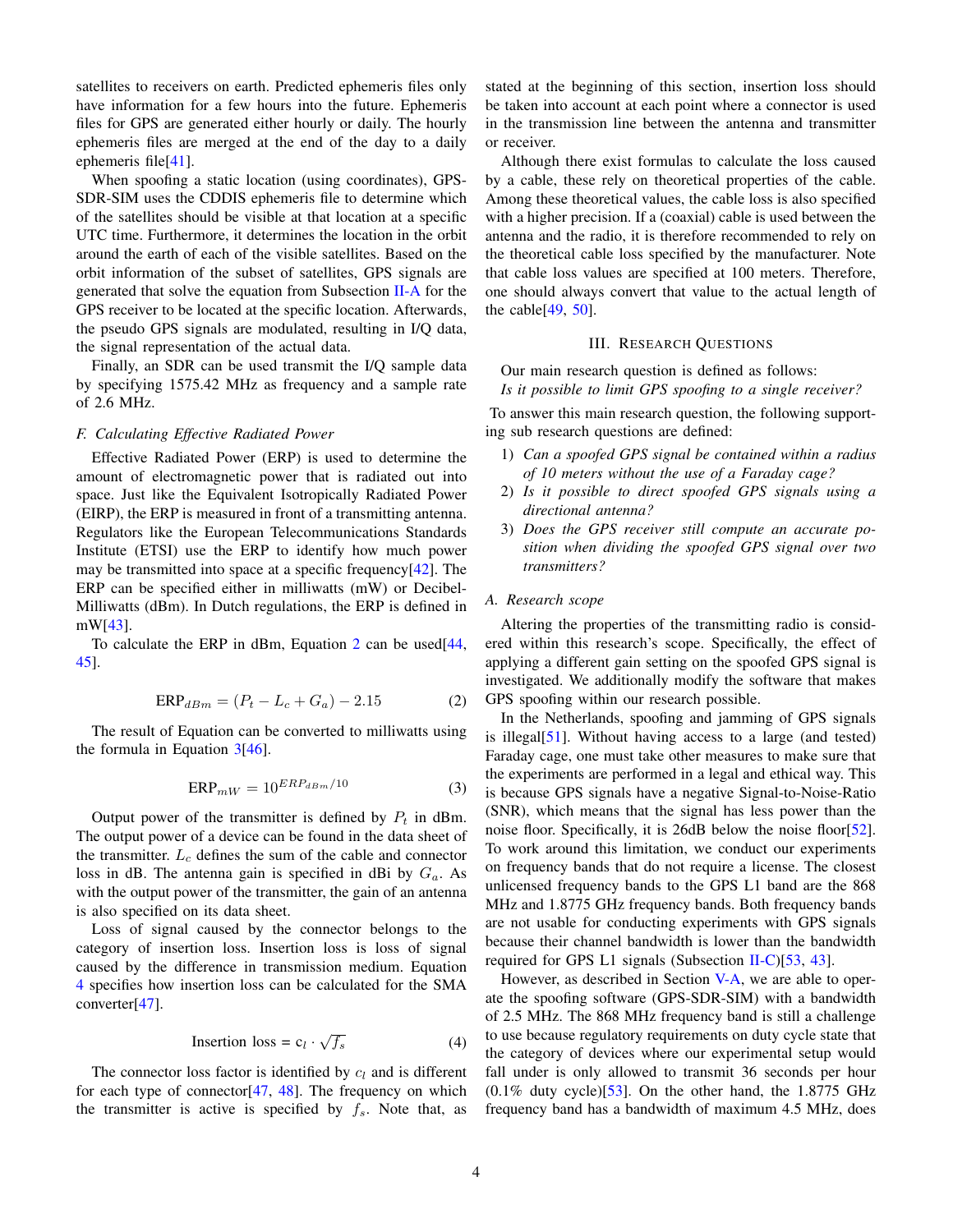not specify regulations around duty cycle, and is closer to the frequency where the valid GPS signals are sent on[\[43\]](#page-15-5).

Because the 1.8775 GHz frequency band only allows for a maximum Effective Radiated power (ERP) of 50 mW, we do not investigate the effect of signal above 50 mW ERP[\[43\]](#page-15-5). Research of GPS spoofing on frequencies other than 1.8775 GHz is also considered out of scope.

Furthermore, the investigation is primarily focused on researching directionality of GPS signals. To accomplish this, we focus ourselves on the software implementation of GPS spoofing. Research on components that can be used in combination with the antennas is also considered out of scope. Because we only focus on the GPS signal, GNSS signals other than GPS are out of this research's scope.

Designing custom antennas that are resonant at 1.57542 or 1.8775 GHz, is considered out of scope. GPS consists of multiple frequency bands. In our research we focus only on civilian signals in the L1 frequency band. GPS frequency bands other than the L1 band are therefore considered out of scope. On the L1 band, two classes of GPS signals are transmitted: civilian and military signal. Because we focus on the civilian signal only, the military signal is also considered out of scope.

Investigating the signal properties (other than frequency) on the receiving side is also considered out of the scope of this research. The reason for this is that, typically, one does not have access to or is not able to modify the properties of the receiver. Furthermore, we want to stay as close to an off-theshelf GPS receiver as possible.

Although we describe example use cases of our research in Section [I,](#page-0-1) those specific uses are not the goal of this research. This includes advantages and disadvantages of example use cases we present in this paper.

#### *B. Report structure*

This paper begins with the motivation and problem statement of our research. These statements are accompanied by introductions to the subject of UAVs and GPS, and can be read in Section [I.](#page-0-1) The result of studied literature on the subjects of GPS, GPS spoofing and antenna ERP can be found in Section [II.](#page-0-0) The content of this section is important as theoretical groundwork for the remainder of our paper.

The research question along with the scope is found in Section [III.](#page-3-3) Research that has been conducted in the past that either has overlap or is used as starting point for our research is described in Section [IV.](#page-4-0) In the section that follows (Section  $V$ ), we present the approach we employ throughout our research in order to answer the main research question. Note that, apart from the approach itself, we also present the experimental setup including the considerations for each of the experiments in this section.

Based on the approach from Section  $V$ , we present the results in Section [VI.](#page-8-0) Any criticism on or shortcomings of our research are discussed in Section [VII.](#page-11-0) We present a conclusion of the entire research in Section [VIII.](#page-12-0) Based on the shortcomings presented in the Discussion and Conclusion sections, we also describe research proposals for which our research could be used as input in Section [IX.](#page-13-2)

Supporting information which does not fit in the regular sections can be found in the Appendices (Section ).

## IV. RELATED WORK

<span id="page-4-0"></span>Since the inception of GPS, it has been a given that GPS signals can be spoofed[\[54\]](#page-15-16). To mitigate this, a separate code is built in which is unpredictable and therefore much harder to spoof. This code should only be known by the satellites and authorized receivers, making it impossible for attackers to transmit a fake signal with the correct time. Still, affordable or even publicly available radio equipment was not ubiquitous until recently. Up until 1991, the standard GPS receiver weighed about 16kg[\[55\]](#page-15-17). Therefore, a GPS transmitter to spoof the signal would not have been able to be constructed using commodity hardware. We have not been able to find references to any software prior to 2000 which can actually perform such an attack $[56]$ . We are also unaware of any software fit for this purpose and publicly available prior to  $2015^2$  $2015^2$ . Later in 2015, software became available which generates the spoofed GPS signals in signals in real-time, rather than having to precompute and transmit them in separate stages<sup>[3](#page-4-2)</sup>.

One of the tools we use in our experimental setup is an open-source GPS receiver called GNSS-SDR. This GPS receiver is the result of a research conducted by Fernandez-Prades et al.[\[57\]](#page-15-19). Wen et al. conducted a research in 2005 where they researched countermeasures for detecting spoofed GPS signals. During this research, they also identified the minimum RF signal power of GPS in the L1 frequency when the GPS signal hit the earth[\[58\]](#page-15-20). We base our experimental setup on this research. In particular, we make sure to not to amplify the spoofed GPS signal too much in order to mimic the behavior of valid GPS signal.

In 2011, Tippenhauer et al. looked into the properties of the RF signal sent by a GPS spoofer. One of their goals was to determine the optimal GPS spoofing configuration (including relative signal power) to prevent a loss of lock on the GPS receiver. In their research, they acknowledge that spoofing a specific target GPS receiver requires one to be within proximity of the target to prevent affecting any other GPS receivers with the spoofed signal. The research also describes the possibility to make use of a directional antenna to spoof a specific victim. However, in their research this claim is not supported by any experiments[\[1\]](#page-13-0). We use this research as starting point for our experimental setup. In particular, we use their results to determine the transmission power of our GPS spoofer. Furthermore, we build on their research by verifying the claim whether using a highly directional antenna removes the requirement of having close proximity to the target to avoid affecting other GPS receivers.

<sup>3</sup>[https://github.com/osqzss/bladeGPS/commit/](https://github.com/osqzss/bladeGPS/commit/b3b75ae7ca9cc835f04c3eee1343d34ad7e2494c)

<span id="page-4-1"></span><sup>2</sup>[https://github.com/osqzss/gps-sdr-sim/blob/](https://github.com/osqzss/gps-sdr-sim/blob/ad465dbc29ac53cecab3a64008d58600ef7234a0/gpssim.c)

<span id="page-4-2"></span>[ad465dbc29ac53cecab3a64008d58600ef7234a0/gpssim.c](https://github.com/osqzss/gps-sdr-sim/blob/ad465dbc29ac53cecab3a64008d58600ef7234a0/gpssim.c)

[b3b75ae7ca9cc835f04c3eee1343d34ad7e2494c](https://github.com/osqzss/bladeGPS/commit/b3b75ae7ca9cc835f04c3eee1343d34ad7e2494c)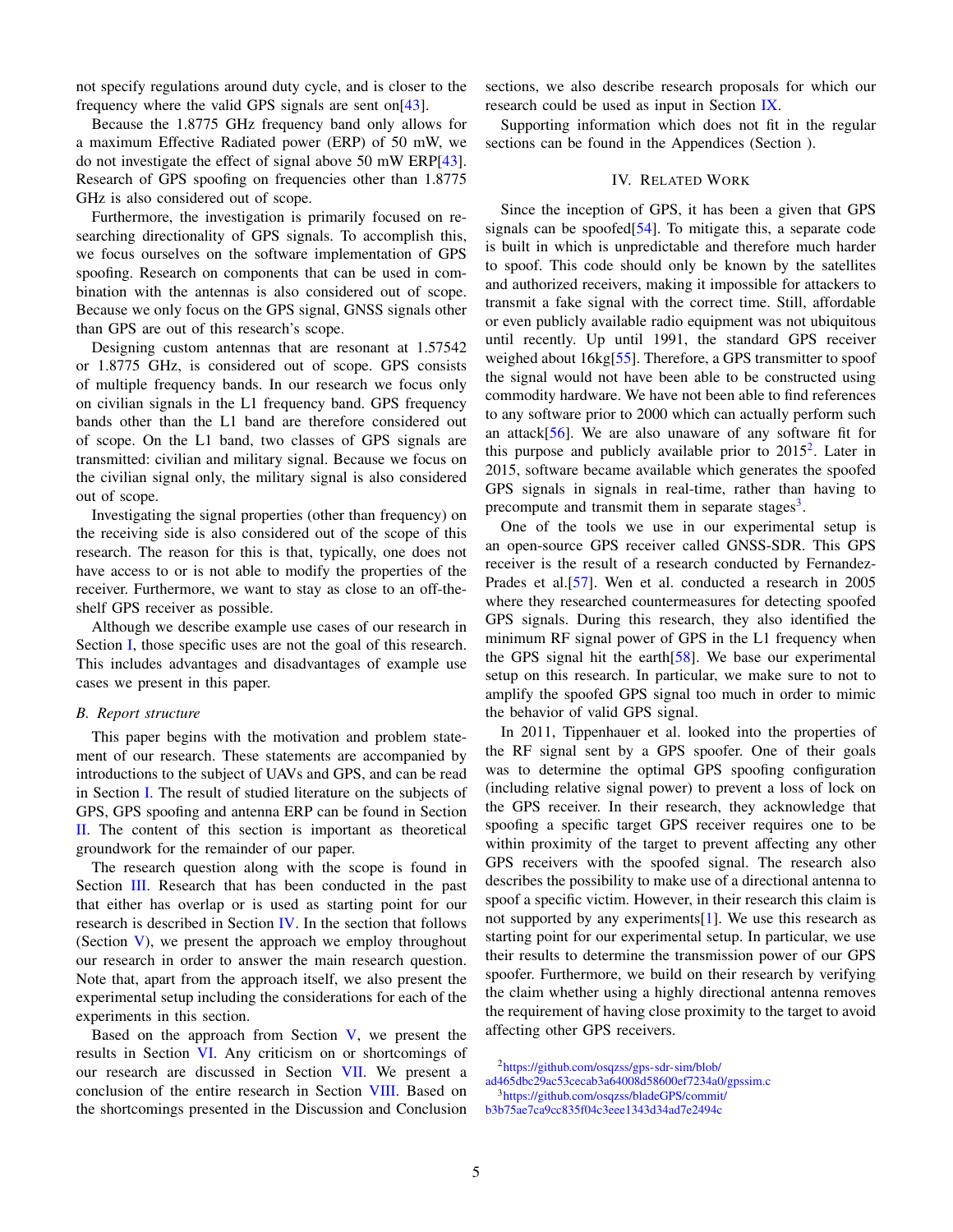In 2014, Kerns et al. researched hijacking an unmanned aircraft using GPS spoofing. In particular, their research consisted of theoretical, modeled spoofing attacks to hijack an unmanned aircraft and verified these models. However, their research uses omnidirectional antennas with a short range to target a single GPS receiver instead of directional antennas[\[20\]](#page-14-17). We extend on this research by using their results as inputs of our experiments. An example of inputs are the rudimentary GPS spoofing detection techniques (such as J/N monitoring) identified in the paper and how to avoid triggering these detection.

## V. METHODOLOGY

<span id="page-5-1"></span>At the start of this research a literature study is conducted on the subject of GPS and GPS spoofing in order to determine the scope of our research. Based on this, we construct a main research question. In order to answer this main research question to the full extent, several sub research questions are defined as well. We use the result of our literature study as input for the construction of our experimental setup. This experimental setup is primarily used to execute experiments on and to verify additional claims that we encounter during our literature study. Another place in our research where we use our literature study as input, is at the point where we define our experiments. We also use the verified claims as input for defining our experiments. After obtaining the results, we conclude our research by discussing the results and drawing a conclusion. Additionally, we define several research ideas to extend our research upon in a future research.

Although the 1.8775 GHz frequency is an unlicensed frequency within the regulatory requirements, we still aim to limit (and potentially prevent) impact to others that use this frequency. Therefore, we first listen on the spectrum for any usage before transmitting. Furthermore, during the experiments, we listen every three minutes. If we detect any usage, we try to contact the person using the spectrum to ask for him or her to stop using the frequency if possible. If this is not possible, we wait until the spectrum becomes free again.

#### <span id="page-5-0"></span>*A. Experimental setup*

The two main components we use during our research are a GPS receiver and transmitter. As the receiver we use the GPS software GNSS-SDR, version 0.0.9, together with a HackRF One SDR. The git commit hash that belongs to this software version is 31311ae<sup>[4](#page-5-2)</sup>. Note that, for GNSS-SDR to determine its location, sub-frames 1, 2 and 3 of at least four satellites need to be received[\[57\]](#page-15-19).

Where the setup of the GPS receiver is used to receive GPS signals, we use the GPS transmitter for sending spoofed GPS signals. GPS-SDR-SIM is used as GPS spoofing software. The git commit hash that belongs to the version we use in our research is 1ada[5](#page-5-3)6c<sup>5</sup>. Both GNSS-SDR and GPS-SDR-SIM are open source software and allow their frequencies to be altered by design. This is the main reason we choose to use these software programs for transmitting and receiving GPS signals in our experimental setup.

In order to determine directionality, we use two additional software packages: osmocom\_siggen and osmocom spectrum sense. Osmocom siggen is provided by grosmosdr version 0.1.4. We use this tool to send out a sinusoidal wave pattern from the directional antenna. The received power level of this wave pattern that is received by the (GPS) receiving equipment is measured in dB by osmocom spectrum sense. Osmocom spectrum sense is also provided by gr-osmosdr version 0.1.4.

As spectrum analyzer to determine usage of the spectrum we use GQRX version 2.9<sup>[6](#page-5-4)</sup>.

The SDRs we use for transmitting GPS signals are two BladeRF  $x40^7$  $x40^7$ . Note that we only use both BladeRFs in the experiment where we determine the possibility of transmitting spoofed GPS signal over multiple transmitters. For receiving (GPS) signals we use the HackRF One as SDR. When comparing these SDRs, the main difference is that the BladeRF has an internal Voltage Controlled Temperature Compensated Crystal Oscillator (VCTCXO) with an accuracy of 1 parts per million (ppm). 1 ppm is the lowest accuracy allowed for transmitting GPS signal[\[59,](#page-15-21) [60\]](#page-15-22).

To comply with regulatory requirements on the unlicensed spectrum we use, we tune the bandwidth of the signals that GPS-SDR-SIM transmits to 2.5 MHz. Section [III-A](#page-3-4) also describes that we are only allowed to transmit a maximum ERP of 50 mW. Therefore, we use the equations from Section [II-F](#page-3-5) to determine the ERP before transmitting. The first parameter of the ERP formula from Equation [2](#page-3-0) is the output power. For the transmitting SDR this is defined at 6 dBm (without additional gain)[\[61\]](#page-15-23).

For the experiments, we use both omnidirectional and directional antennas. The omnidirectional antenna is used in the first experiment on both the transmitter and receiver. Experiments 2 and 3 use a directional antenna on the transmitter and an omnidirectional antenna on the receiver. The reason we do not use a directional antenna for the receiver, is because we aim to mimic an off-the-shelf GPS receiver as much as possible. GPS receivers have omnidirectional antennas in order to receive satellite signals from multiple directions.

As for the omnidirectional antennas, we use a 5 dBi monopole antenna that is delivered with an Alfa  $AWUS051NH<sup>8</sup>$  $AWUS051NH<sup>8</sup>$  $AWUS051NH<sup>8</sup>$ . The antenna has a length of 16.9 cm and is visible in Figure [4.](#page-5-7)



<span id="page-5-7"></span>Fig. 4. Omnidirectional antenna

<span id="page-5-4"></span><sup>6</sup><http://gqrx.dk/>

<span id="page-5-6"></span><span id="page-5-5"></span><sup>7</sup><https://www.nuand.com/blog/product/bladerf-x40/> <sup>8</sup><https://tweakers.net/pricewatch/276586/alfa-network-awus051nh.html>

<span id="page-5-2"></span><sup>4</sup><https://github.com/gnss-sdr/gnss-sdr>

<span id="page-5-3"></span><sup>5</sup><https://github.com/osqzss/gps-sdr-sim>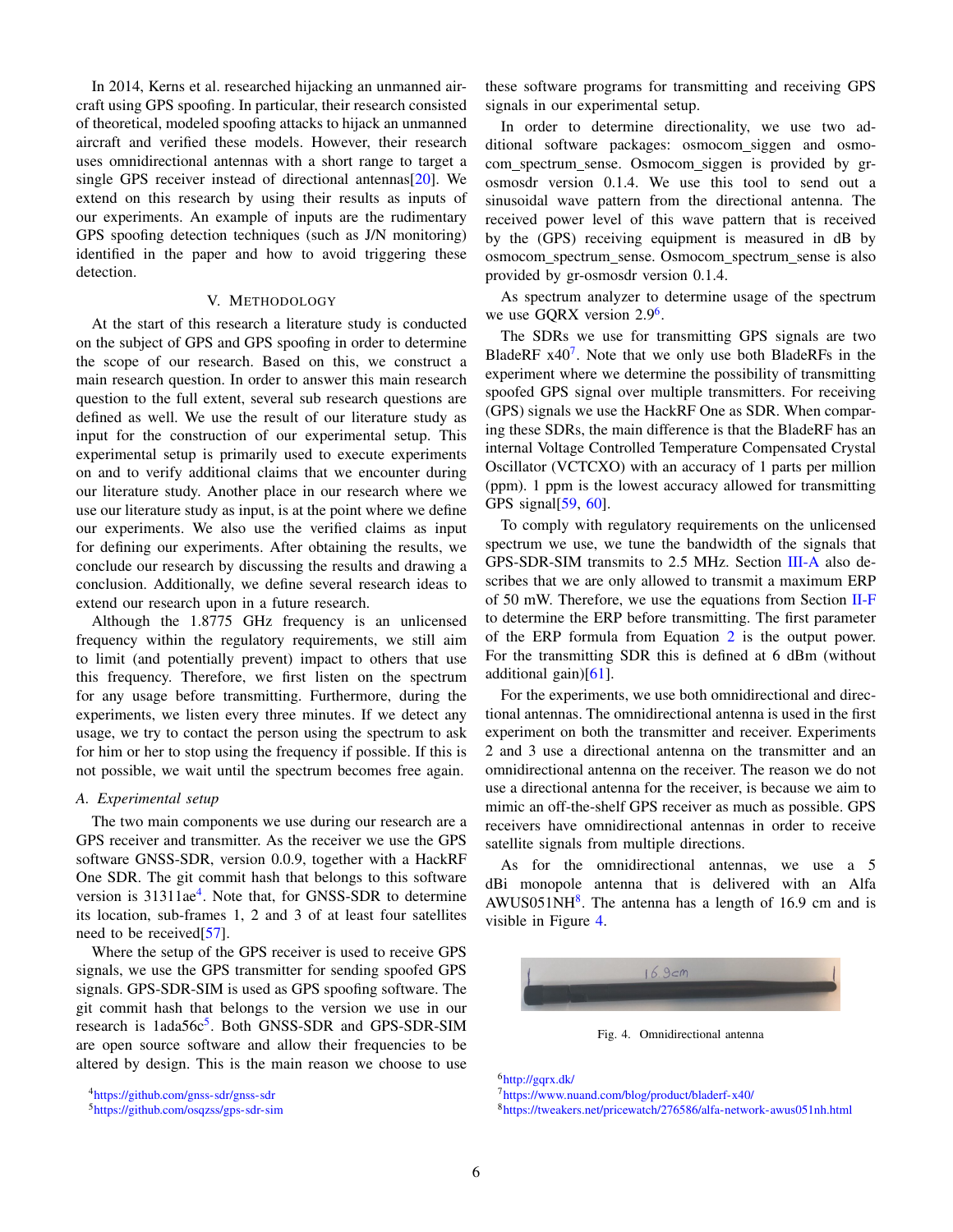Because the connector of the antenna is RP-SMA male and the connection to both the SDRs are SMA female, we use a RP-SMA female to SMA male connector between the SDR and antenna. Figure [5](#page-6-0) show the SMA converters we use in our research. The connector loss factor of an SMA connector equals 0.06 dB per side[\[47\]](#page-15-9).

<span id="page-6-0"></span>

Fig. 5. SMA converters

The SMA converter is placed between the antenna and SDR. Therefore, the insertion loss of current flowing from the SDR to the converter and from the converter to the antenna (and vice versa) needs to be taken into account.

As directional antenna we use a 13 element 13 dBi Yagi antenna. Figure [6](#page-6-1) shows the directional antenna. The RG58 coaxial transmission line of the antenna has a length of 29.5  $\pm$  2.5 centimeter. At 100 meter on 1.8775 GHz, the coaxial cable has a loss of 70.9 dB[\[50\]](#page-15-12). Therefore, the loss introduced by the transmission line equals  $0.2092 \pm 0.0178$  dB.



Fig. 6. Directional antenna

<span id="page-6-1"></span>At the end of the transmission line, a N-Type female connector is located. Therefore, we also need a converter that has a N-Type male connector on one side and a male SMA connector on the other side. Figure [7](#page-6-2) shows the converter we use to connect the Yagi antenna to the SDR. Note that the N-Type connector side of the converter has a connector loss factor of 0.05 dB, which is 0.01 dB less than the SMA side of the converter.

<span id="page-6-2"></span>

Fig. 7. N-Type to SMA converter

Note that all antennas, connectors and coaxial transmission lines that we use have an impedance of 50  $\Omega$ . We want to minimize the diffraction, refraction, reflection and scattering of radio waves when coming into contact with artificial and non artificial properties. Therefore, we conduct all experiments outside in a field of grass. The GPS coordinates that belong to this location are: 51.4304 degrees latitude, 5.47901 longitude and an altitude of 62 meters. The only impact radio waves can experience at this location is absorption. However, when comparing absorption to the aforementioned effects, absorption does not alter the direction of radio waves traveling in free space.

For measuring distances and lengths during our experiments, we use a measurement tape. Due to the level of detail the measurement tape provides and inaccuracy of the environment of our experimental setup, we include a measurement error of 5 centimeter in all of our measurements.

The location that we spoof during our experiments has a latitude and longitude of respectively 51.337000 and 4.1337000 ◦ . The altitude equals 1337 meters. The specific satellite C/A codes that we use in our spoofed signal only include: 02, 03, 04, 06, 09, 17, 22, 23 and 26.

#### <span id="page-6-3"></span>*B. Experiment 1: Limiting Impact Area*

In experiment 1 we measure the possibility of limiting signal to a specific area. We conduct this experiment in order to determine whether any future research on GPS spoofing can be conducted on a remote location without access to a Faraday cage. During this experiment we use GPS-SDR-SIM to spoof GPS signal. We measure the GPS signals received by GNSS-SDR on a 100 centimeter distance from the transmitting antenna. When measurements are taken, we increase the distance with 100 centimeters and take measurements again. These steps are repeated until we are not able to receive any subframes.

After 10 meters, we increase the steps from 100 centimeters (1 meter) to 5 meters. The reason for this is because up until 10 meters, we want to determine whether the possibility of acquiring a location from the spoofed signal can be contained. After 10 meters, we want to determine whether it is possible to contain subframes that (if the amount is sufficient) make it possible to acquire a location.

Figure [8](#page-7-0) visualizes the aforementioned approach of experiment 1. Note that the (black) dot in the center of the circles is the GPS receiver. The smaller (gray) dots placed on each circle are the measurement points that are taken at a specific distance using the GPS transmitter. We do not measure at multiple locations on a specific distance because the antennas we use for this experiment have the omnidirectional property.

At each measurement point, we measure the following properties:

- The number of identified satellite C/A codes which are also being transmitted from GPS-SDR-SIM.
- The number of satellite subframes being received of the first frame.
- Whether a GPS location can be determined.
- How long it takes for the location to be determined.

For the first bullet point, if at a specific distance we cannot receive any subframes, we conduct the measurement again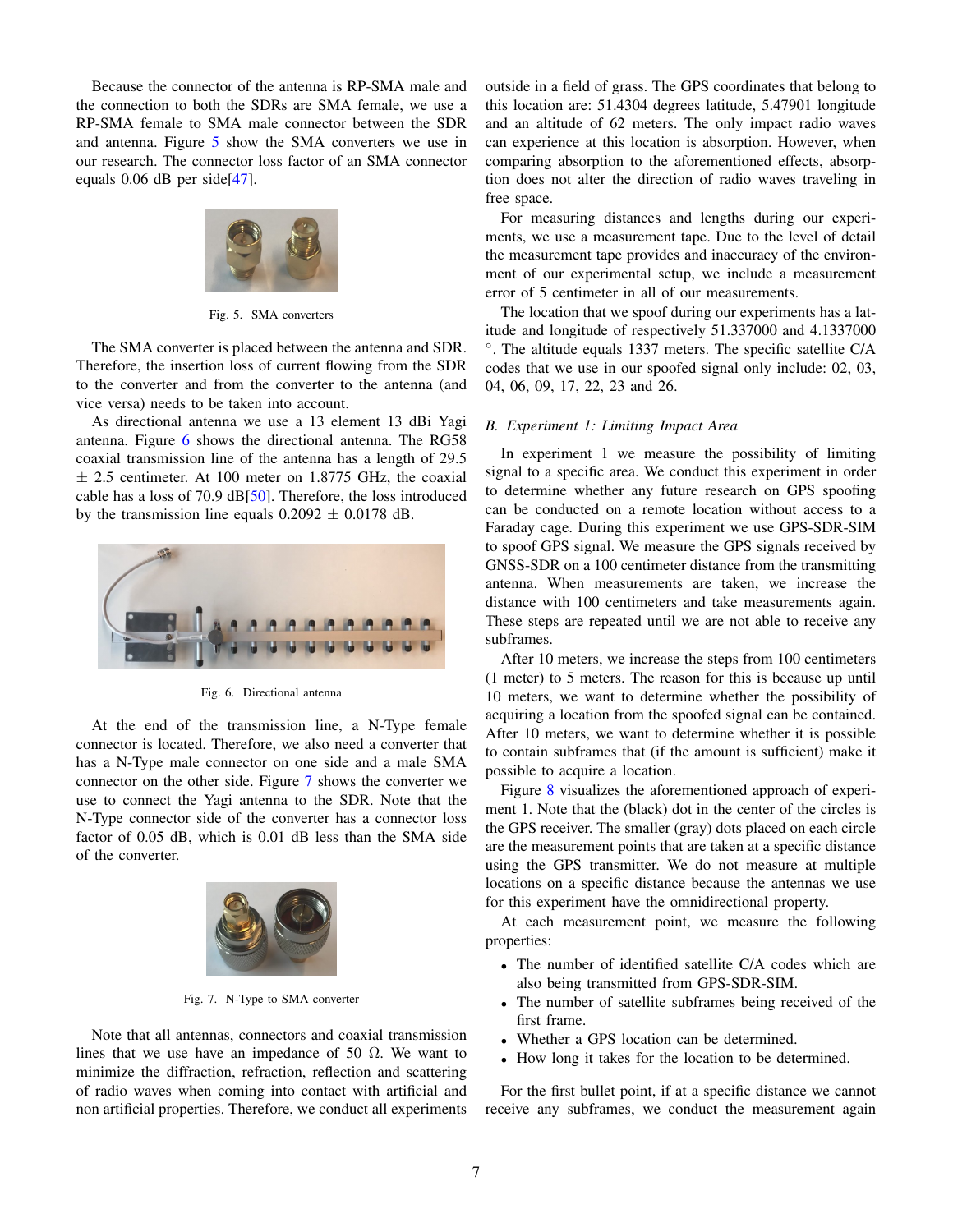

<span id="page-7-0"></span>Fig. 8. Schematic visualization of the first experiment

without the GPS transmitter being active. Afterwards we compare the two measurements in order to determine if satellite C/A codes are being received from the GPS transmitter, or if these are so-called false positives (detected from noise).

In Section [II-D](#page-2-3) we mention that each frame that contains sub-frames required by the GPS receiver for determining its location has a duration of 30 seconds. As mentioned in Section [V-A,](#page-5-0) the GPS receiver software in our experimental setup requires the first three (out of five) sub-frames of at least four satellites before a location can be determined. Therefore, it takes at least 18 seconds for the GPS receiver to receive the required sub-frames if both the GPS transmitter and receiver are started at the same time, excluding computational overhead and excluding time it takes for the receiver to lock onto a satellite's signal. In practice, a fix can be obtained in 26 seconds. The difference is mainly due to the time needed to lock onto the satellites' signals. To be sure that the GPS receiver has enough time at a measurement point to determine its location, we wait 180 seconds before moving over to the next measurements point.

To determine the impact of halving the ERP to the maximum distance, we conduct experiment 1 twice. The first time with an ERP that is close to 50% of the regulatory limit. The reason we do not transmit at regulatory requirement is that we want to prevent the possibility of the signal having a very long range. When we conduct the experiment a second time, we make sure to transmit at least 25% lower than the previously used ERP value. Table [V-B](#page-7-0) shows the ERP values in milliwatt that we use during experiment 1. Note that  $P_t$  is the CW output power of the BladeRF including additional gain.



#### <span id="page-7-1"></span>*C. Experiment 2: Directionality of GPS signal*

In experiment 2, we determine the directionality of spoofed GPS signals when using a Yagi antenna. This experiment builds on the results of experiment 1 by using the determined maximum distances as starting point for our measurements. This reduces the risk of our results being impacted because of the side and back lobes of the Yagi antenna. Before conducting this experiment with GPS signals, we first send a sinusoidal wave out of the Yagi antenna. On the GPS receiver we then measure the received signal power in dB. The goal of this is to determine whether the Yagi antenna is directional enough at the 1.8775 GHz frequency.

If the signal is found to be directional, we determine the directionality of the Yagi antenna when transmitting GPS signals. Table [V-C](#page-7-1) specifies the ERP in milliwatts of GPS transmitter during experiment 2. Note that this ERP remains the same when measuring the directionality using sinusoidal waves as well as with the GPS signal.

| $P_{t}$                                          | Le                     | $G_a$    | $ERP_{mW}$              |  |  |  |
|--------------------------------------------------|------------------------|----------|-------------------------|--|--|--|
| 6 dBm                                            | $0.2092 \pm 0.0178$ dB | $13$ dBi | $46.1577 \pm 0.1884$ mW |  |  |  |
| TABLE II                                         |                        |          |                         |  |  |  |
| YAGI ANTENNA ERP IN MILLIWATTS WITHIN REGULATORY |                        |          |                         |  |  |  |
| <b>SPECIFICATIONS</b>                            |                        |          |                         |  |  |  |

Because the Yagi antenna is different from the monopole antenna in experiment 1, the Yagi antenna might have a different range. In this case, we increase or decrease the range by 100 centimeter at a time until only position can be acquired in front of the antenna at two consecutive measurements. We rotate the antenna in steps of 90◦ . At each step we take two measurements. During each measurement we collect the following information:

- The number of satellite subframes being received of the first frame.
- Whether a GPS location can be determined.
- How long it takes for the location to be determined.

As described in experiment 1, we also measure the number of subframes being received from the first frame in experiment 2. The reason we measure this in both experiments is to determine reliability of the received GPS signal. With reliability we mean how much of the signal (measured in subframes) is received at the start.

Figure [9](#page-7-2) visualizes the measurement points we take using the GPS transmitter during this experiment, identified by the smallest (gray) dots. The black dot in the center identifies the GPS receiver.



<span id="page-7-2"></span>Fig. 9. Schematic visualization of experiment 2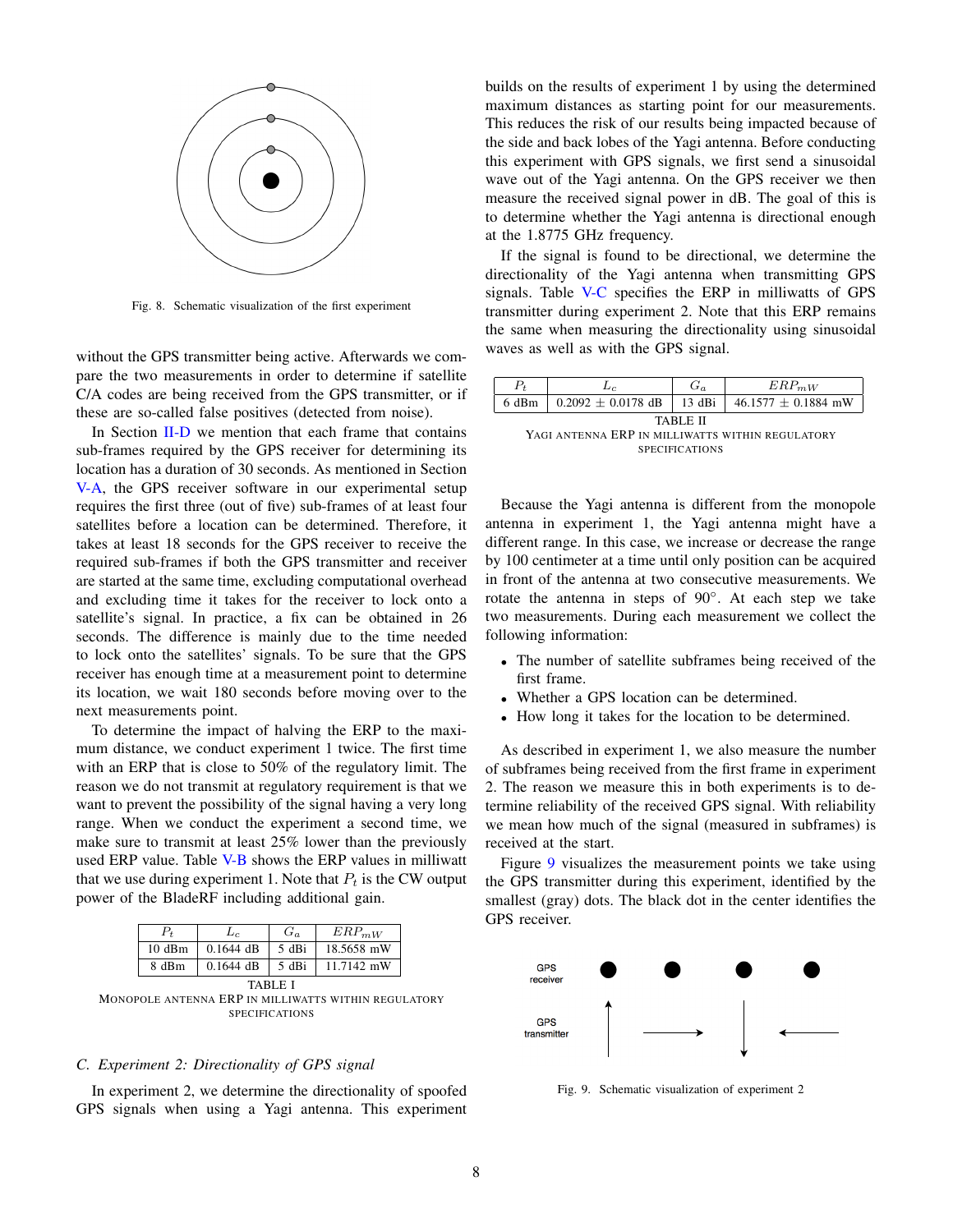## *D. Experiment 3: Multiple GPS signal transmitters*

Experiment 3 builds on the results of experiment 2. This experiment determines whether it is possible to split spoofed GPS signal over two sources in order to only spoof GPS receivers which are located at the intersection of the two spoofed GPS signals.

Initially, we attempted to split the signal by modifying GPS-SDR-SIM to modulate only six satellites in total, three into each signal file. These signal files would then be simultaneously transmitted using a bladeRF-cli script. The start of these transmissions would be synchronized by using a FIFO pipe, as shown in Appendix [A.](#page-13-3)

Next, we attempted to split the signal by modifying the source code of the real-time version of the GPS-SDR-SIM<sup>[9](#page-8-1)</sup> spoofing software. This version of the software allows us to more precisely control when signals are starting to be transmitted. For synchronization, we use the POSIX clock\_gettime in a busy wait loop: looping until the time reaches a certain value. As obtaining the current time also takes a certain amount of time, this method is not extremely precise. The results of measuring the precision of our method can be found in appendix [B.](#page-13-4) Further synchronization would have to be done using methods such as inserting a certain number of NOP instructions, real time scheduling, CPU pinning, etc.

Each antenna only transmits the signal of three satellites. As discussed Section [II,](#page-0-0) a complete GPS location fix can only be made using the broadcasted GPS signals of four or more satellites. We define a complete location fix as a fix on latitude, longitude and altitude. The complete GPS location fix should also include a synchronization of the UTC time between the spoofed satellites and the GPS receiver.

This experiment focuses on determining whether the receiver can still compute an accurate position when the spoofed GPS signal is split over two transmitters. For completeness, however, both omnidirectional and directional antennas are tested. In the setup with directional antennas, the receiver is moved around to see whether the position fix is indeed lost when it is outside the reach of one of the directional antennas. Only at the intersection a location fix should be possible.

See Figure [10](#page-8-2) for a visualization of the directional setup. We purposefully did not oppose the two directional antennas as this may cause unintended effects. This is also not a realistic scenario in the case of an airborne UAV.

## VI. RESULTS

<span id="page-8-0"></span>In this section we present the results of the three experiments we conducted in our research. Note that we present the results in numerical order, starting with the results of experiment 1.

## *A. Limiting the area where a location can be acquired*

The results that we publish in this section are the acquired using the approach outlined in Section [V-B.](#page-6-3) Figures [11](#page-8-3) and [12](#page-8-4)

<span id="page-8-1"></span><sup>9</sup>[https://github.com/osqzss/bladeGPS/commit/]( https://github.com/osqzss/bladeGPS/commit/80c75a20b1415b8b954d802d5cb4ef3176ef6b19)



<span id="page-8-2"></span>Fig. 10. Schematic visualization of experiment 3

show how long it takes for the GPS receiver to acquire a GPS location. In both measurements, the GPS receiver is able to determine a location at 5 meter. After this measurement point, the possibility of acquiring a location becomes less reliable. Although, we use different transmit powers which result in a different ERP, the GPS receiver is not able to acquire a location at a distance of 7 meters. At 8 meters the GPS receiver is in both cases able to determine a location using GPS again. This is also the maximum distance where it is possible to acquire a location.





<span id="page-8-3"></span>Fig. 11. Time required to acquire a GPS location with a transmission power of 8 dBm.



<span id="page-8-4"></span>Fig. 12. Time required to acquire a GPS location with a transmission power of  $10$  dBm.

[<sup>80</sup>c75a20b1415b8b954d802d5cb4ef3176ef6b19]( https://github.com/osqzss/bladeGPS/commit/80c75a20b1415b8b954d802d5cb4ef3176ef6b19)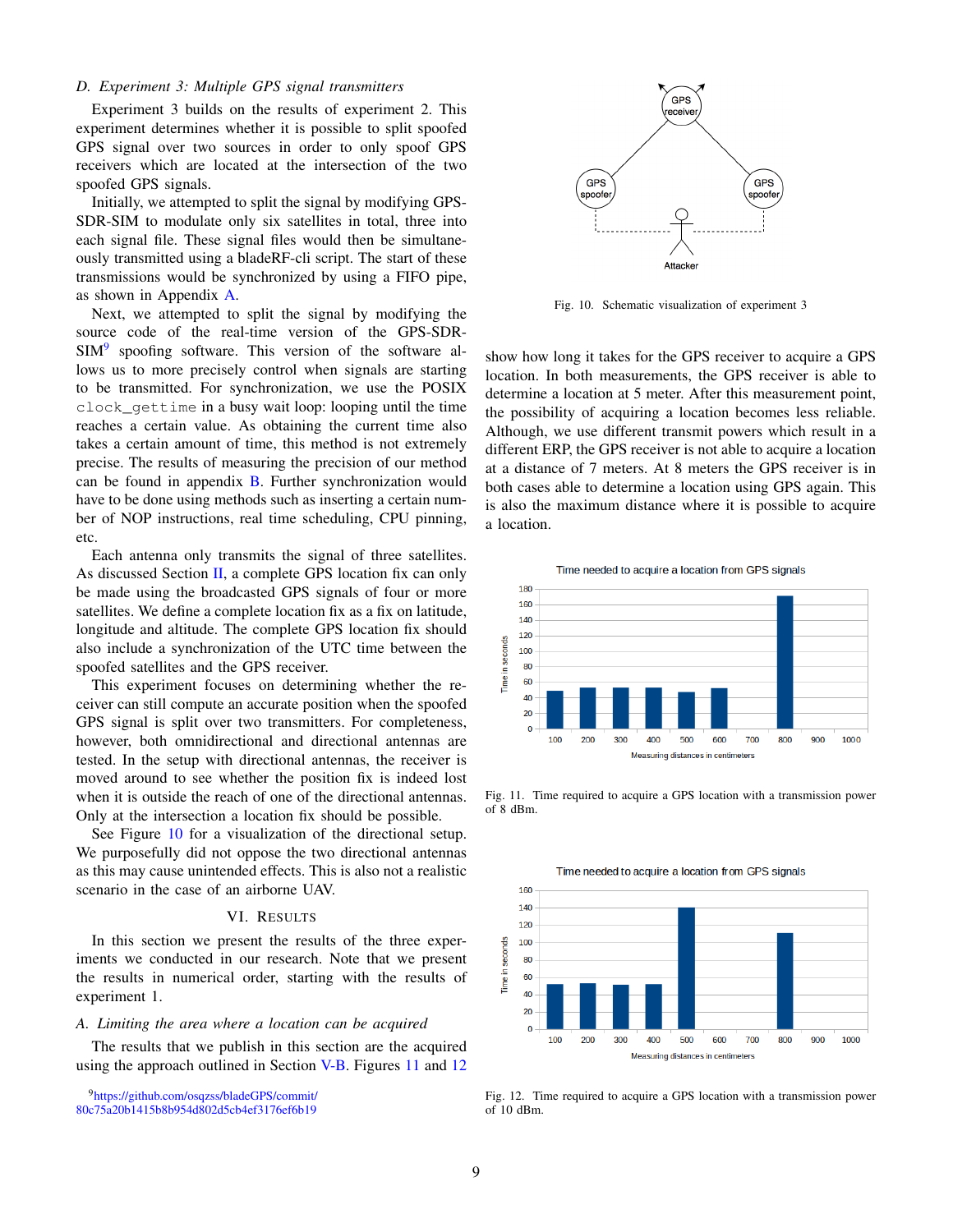At the same measurement distances used in the aforementioned results of this Section we also measured the number of subframes from one frame we received from each satellite C/A code transmitted by the GPS transmitter. Figures [13](#page-9-0) and [14](#page-9-1) visualize the results from executing this measurement with different transmission powers.



<span id="page-9-0"></span>Fig. 13. Subframes acquired from one frame at a transmission power of 8 dBm.



<span id="page-9-1"></span>Fig. 14. Subframes acquired from one frame at a transmission power of 10 dBm.

When comparing the results in Figure [13](#page-9-0) with Figure [14,](#page-9-1) the subframes of a greater number of satellites are received with a lower transmission power at short distances. Although, we transmitted subframes from satellite C/A code 22, we were not able to receive any subframes from that satellite in both measurements using the GPS receiver. Note that in Figure [12,](#page-8-4) we are able to acquire a GPS location after 111 seconds at a distance of 8 meters. However, in Figure [14](#page-9-1) we only have subframes received by satellite C/A code 06 and 23 at that distance. This is caused due to the fact that within the first frames, the GPS receiver is not able to collect enough frames to calculate a GPS location. The result of this is that the GPS location is acquired only after 111 seconds at 8 meter.

With a transmission power of 10 dBm we are not able to receive subframes from any satellite at a distance of 20 meters. When using a transmission power of 8 dBm, the distance where we are not able to receive subframes is 25 meters. Although Figure [13](#page-9-0) shows we also did not receive any subframes at a distance of 20 meters, we still measure at 25 meters. This is because, from a later frame, we still received one subframe at the distance of 20 meters, which was still within the 180 seconds.

Based on the results from Figures [13](#page-9-0) and [14,](#page-9-1) we determine the distance at which no satellite subframes are received is 25 meters at a transmission power of 8 dBm and 20 meters at a transmission power of 10 dBm. In Figures [15](#page-9-2) and [16,](#page-9-3) we visualize the amount of detected satellite C/A codes with and without spoofing GPS signals.





<span id="page-9-2"></span>Fig. 15. Detected C/A codes at a transmission power of 8 dBm.



<span id="page-9-3"></span>Fig. 16. Detected C/A codes at a transmission power of 10 dBm.

In both situations, the number of occurrences of C/A code 06 is higher when not transmitting than when we are transmitting GPS signals. Furthermore, it is also visible that the amount of detected C/A codes is higher when a lower transmission power is used. In both cases, we did not detect C/A codes 03 and 17, even though the GPS spoofing software transmitted these.

#### <span id="page-9-4"></span>*B. Directionality of the antenna*

As described in Section [V-C,](#page-7-1) we first generated a sinusoidal wave to measure signal strength at different angles from the directional antenna. The relative power level was recorded over the period of one minute, measuring twice per second, for each orientation of the transmitting antenna. The results are shown in a Tukey box plot in Figure [17.](#page-10-0) On the X-axis, there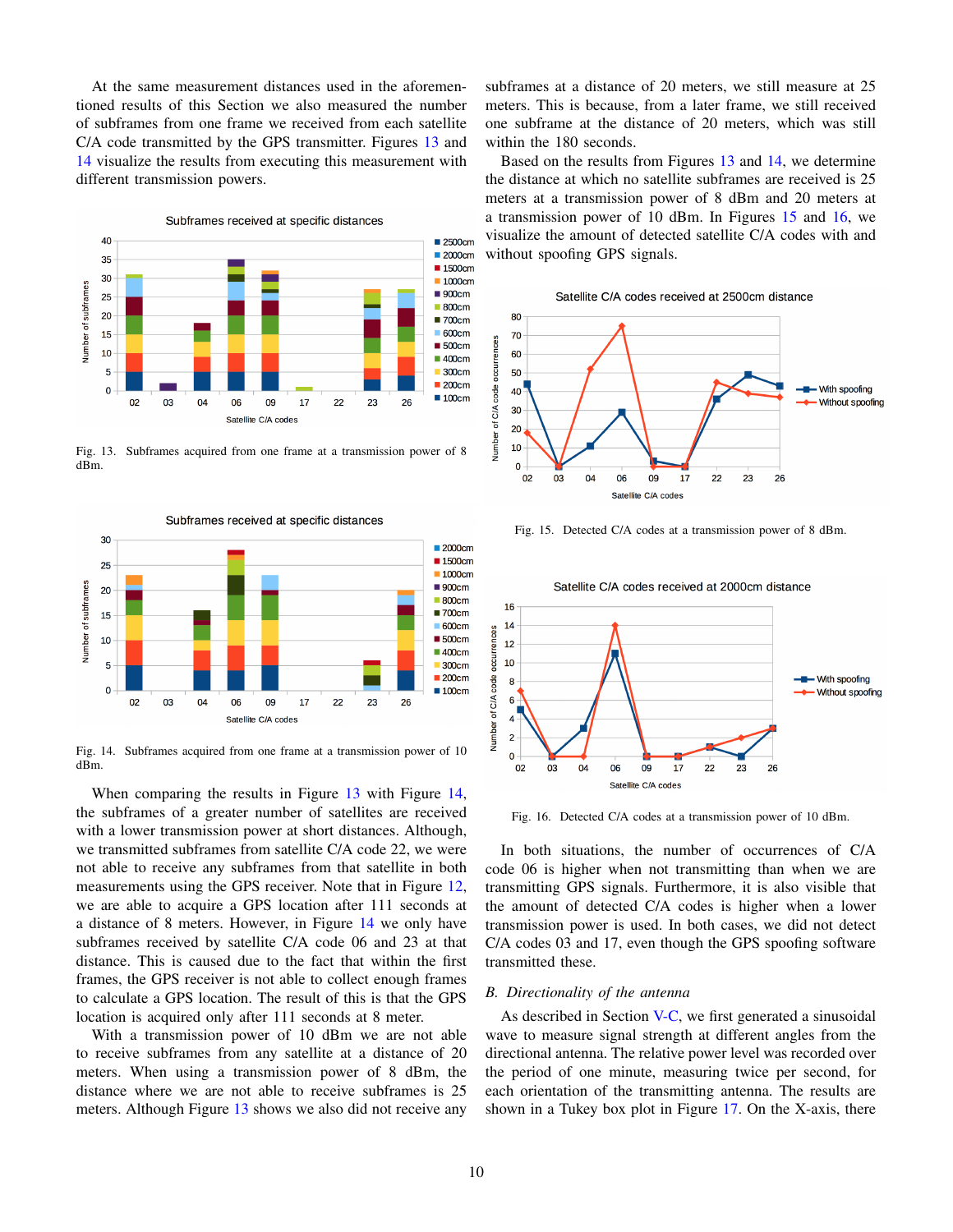is a label called "Control". This label identifies the recorded relative power level when the transmitter was turned off.



<span id="page-10-0"></span>Fig. 17. Tukey box plot of power level per orientation in dB

We see that the power is measured most strongly when the transmitter is either aimed at the receiver, or is aimed at 90 or 270◦ . The difference between those orientations is not very significant, all share measurement values within the interquartile range. Based on some initial testing, all tests with the directional antenna are conducted with a distance between the receiving and transmitting antenna of 200 centimeter. This was the maximum distance at which we were able to acquire a location from spoofed GPS signals. Based on the results from Figure [17,](#page-10-0) directionality is only exhibited when the receiving antenna is positioned behind the transmitting antenna.

## <span id="page-10-5"></span>*C. Directionality of GPS signals*

Based on the results of Section [VI-B](#page-9-4) we tested whether we could observe the same behavior with the GPS signals. As the receiver is made to pick up very weak signals from between the noise, we want to test what effect a directional antenna has. The time in seconds before a GPS location is acquired is shown in table [III.](#page-10-1) As described in Section [V-C,](#page-7-1) we ran all tests twice.

| <b>Orientation</b>         | $0^{\circ}$ | $90^\circ$ | $180^\circ$ | $270^\circ$ |  |
|----------------------------|-------------|------------|-------------|-------------|--|
| Test run 1                 | 56s         |            |             | 175s        |  |
| Test run 2                 | 71s         | 86s        |             | 56s         |  |
| TABLE III                  |             |            |             |             |  |
| TIME TO FIRST POSITION FIX |             |            |             |             |  |

<span id="page-10-1"></span>Similarly to the sinusoidal test, where the signal is worse at 180°, we see that the software can obtain no fix at that angle. During a control test at 30 centimeter, we get a position fix in under 50 seconds, like in experiment 1. It seems that finding the position is slightly more difficult with the directional antenna, and much more difficult at 180◦ .

Because in both test runs we were not able to acquire a location from the transmitted GPS signals at an angle of 180 ◦ does not mean no GPS subframes are received. In Figure [18](#page-10-2) and [19](#page-10-3) we show the amount of subframes received at different angles from each satellite that we spoof the signals of. At an angle of 270 and 90 $\degree$  we determined that just (not) enough subframes are received from enough satellites to satisfy the requirement of the GPS receiver software of receiving subframes of at least four satellites in both runs.

At an angle of  $0^\circ$  we exhibit subframes from 5 satellites in both test runs. As with the results in Section [VI-B,](#page-9-4) the signal is very weak to even receive subframes that can identified by the receiver's GPS software. Only in the first run we were able to identify subframes from two satellites.

Subframes received at a specific oreintation  $14$  $12$ 10 Number of subframes  $270^{\circ}$  $\overline{\mathbf{8}}$  $\blacksquare$  180° 6  $\blacksquare$  90°  $\blacksquare$   $0^{\circ}$  $\overline{4}$  $\overline{2}$  $\mathbf{o}$  $0<sup>2</sup>$ 03 04 06 09  $17$  $22$ 23 26 Satellite C/A codes

<span id="page-10-2"></span>Fig. 18. First test of Subframes acquired from one frame at specific orientations

Subframes received at a specific orientation



<span id="page-10-3"></span>Fig. 19. Second test of Subframes acquired from one frame at specific orientations

#### <span id="page-10-4"></span>*D. Spoofing the signal over two transmitters*

After modifying the software as described in Section [VI-D](#page-10-4) and starting the transmitters using omnidirectional antennas, we are able to calculate a position on the receiver. The setup is identical to the setup with the directional antennas as depicted in the experimental setup in Figure [10,](#page-8-2) except that the antennas are omnidirectional. The accuracy of the position varied widely. See Table [IV](#page-11-1) for the results.

When using the directional antennas, it is much harder to obtain a position fix. The reason for this is unclear. The results of the test runs in which we obtained a position fix are also included in Table [IV.](#page-11-1) The column 'Initial 3D error' shows how far the calculated position is off at its initial fix.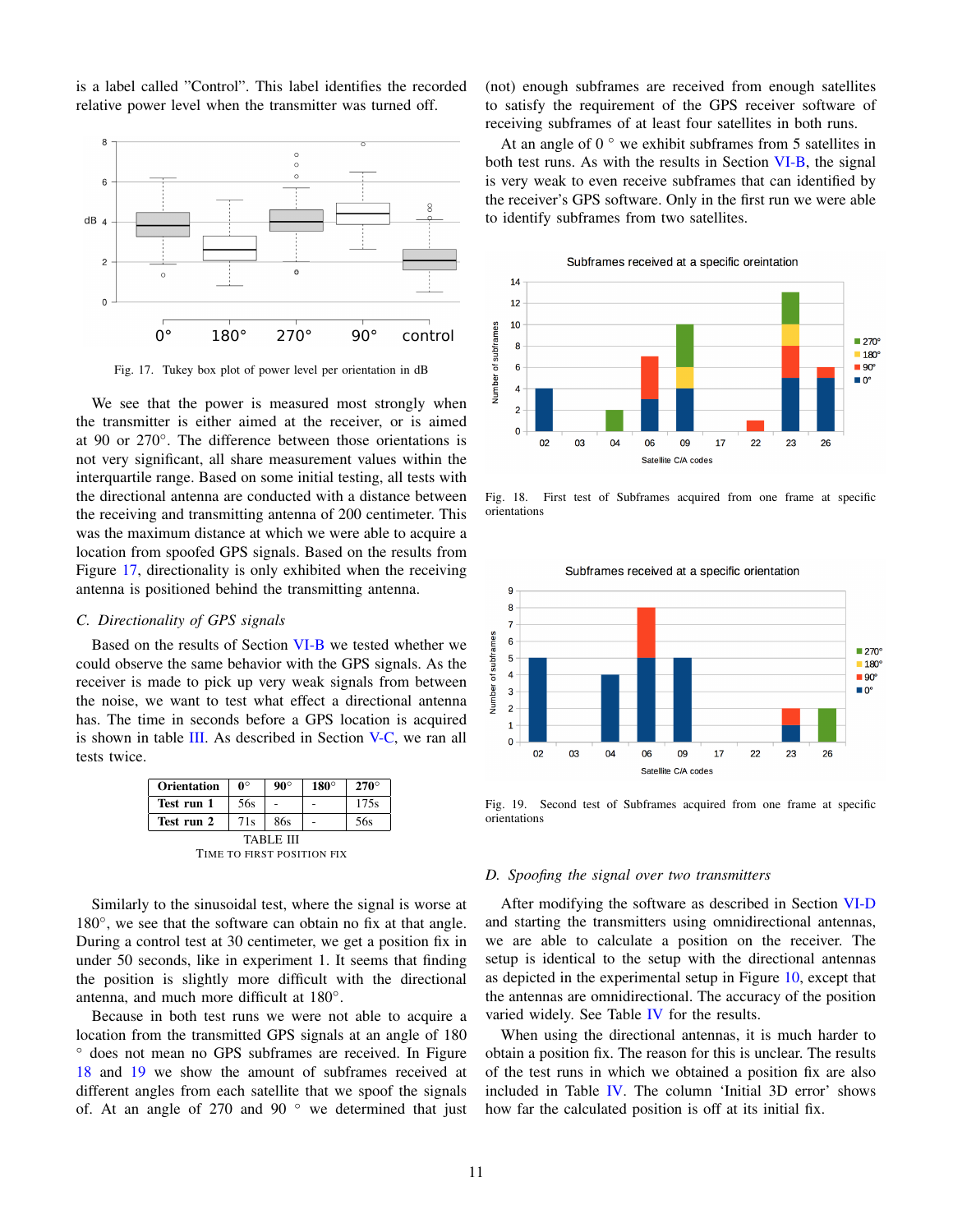| Antenna   | In sync        | <b>Run</b> | <b>Satellites</b> | Initial 3D error |  |
|-----------|----------------|------------|-------------------|------------------|--|
| Monopole  | Yes            | #1         | 4                 | 18 451 m         |  |
| Monopole  | Yes            | #2         | 6                 | $250 \text{ m}$  |  |
| Monopole  | Yes            | #3         | 6                 | 7 751 m          |  |
| Monopole  | Yes            | #4         | 6                 | 4 440 m          |  |
| Monopole  | Yes            | #5         | 6                 | 5 195 m          |  |
| Monopole  | Yes            | #6         | 6                 | 9 552 m          |  |
| Monopole  | N <sub>o</sub> | #1         | 5                 | 482 106 m        |  |
| Yagi-Uda  | Yes            | #1         | 4                 | 86 903 m         |  |
| Yagi-Uda  | Yes            | #2         | 4                 | 108 642 m        |  |
| TARI E IV |                |            |                   |                  |  |

POSITION ACCURACY OF EXPERIMENT 3

<span id="page-11-1"></span>In all cases, the time taken to obtain a first position fix was between 40 and 50 seconds. In one test, the one marked as not in sync, the signal transmitted by one antenna was purposefully delayed by 5 microseconds. This has a large impact on the accuracy, as it is by far the most incorrect position obtained. The directional Yagi antennas have a large impact on the signal quality, as it would often fail to obtain enough satellites at all. Where it had enough satellites, it would only have the required minimum of four, and hence the calculated position is quite inaccurate.

After the initial 3D fix, i.e. a position fix in the three dimensions, the error in the position calculation showed interesting patterns over time. For example in the run with only 250 meters error, the pattern shown in Figure [20](#page-11-2) emerged over the course of about an hour.



<span id="page-11-2"></span>Fig. 20. Longitude, latitude and altitude error (3D) vs. time of run 2 with the monopole antenna

When visualizing the error as increase over time rather than absolute error, as in Figure [21,](#page-11-3) the spike around 162 seconds becomes even more visible. When investigating this spike, it turns out that the receiver lost one of the satellites. After this spike from the loss, the increase in error is fairly constant again, though slowly gaining.

In other test runs with omnidirectional antennas, similar patterns are visible: the rate of change is fairly stable unless a satellite is lost. The rate of change, however, is different for each run, similar to how the initial error is different each run.

Directional antennas appear to behave similarly in this regard. Since there is more error due to fewer satellites, the



<span id="page-11-3"></span>Fig. 21. Changes in the 3D error over time of run 2 with the monopole antenna

main difference appears to be that all values are heightened. However, there are too few data points to draw reliable conclusions.

A variable amount of error does not occur when transmitting the GPS signal from a single source. There, too, the loss of a satellite results in a correction in position, but because the amount of absolute error is much lower, it does not have as big an impact. Position error is in the order of 5-15 meter.

Section [VI-C](#page-10-5) shows that directionality of the Yagi antenna is only noticeable when the receiver is positioned behind the transmitting antenna. In the setup as shown in Figure [10,](#page-8-2) moving the receiver therefore would have little effect: even if the receiver is outside the main lobe of either transmitter, it would still receive sufficient signal to complete a location fix. Additionally, the bad signal made it impossible to reliably test this with the current setup.

# VII. DISCUSSION

<span id="page-11-0"></span>All of our experiments are conducted on the 1.8775 GHz frequency, which is different from the frequency on which genuine GPS signals are transmitted: 1.57542 GHz. However, as described in Section [III-A,](#page-3-4) we made sure to select an unlicensed frequency which was close to the GPS frequency. Both frequencies are microwave frequencies, apart by only 0.30208 GHz. When conducting tests in a small Faraday cage in the form of a bag, there was no observable difference between the frequencies.

Another point of criticism could be that we use antennas which are resonant at the 2.4 GHz frequency. We argue that the aim of this research was to use off-the-shelf hardware. The scope also specified that we excluded antenna design out of our research. Therefore, we had to focus ourselves on hardware that was readily available to us. Both omnidirectional as well as directional antennas are widely available for 2.4 GHz. Another possibility was to use antennas which are resonant at the 1.57542 GHz frequency. Although, omnidirectional antennas are widely available, directional antennas are not. Those that are available, are not usable in terms of reproducibility of our research. The reason for this is because they lack proper documentation.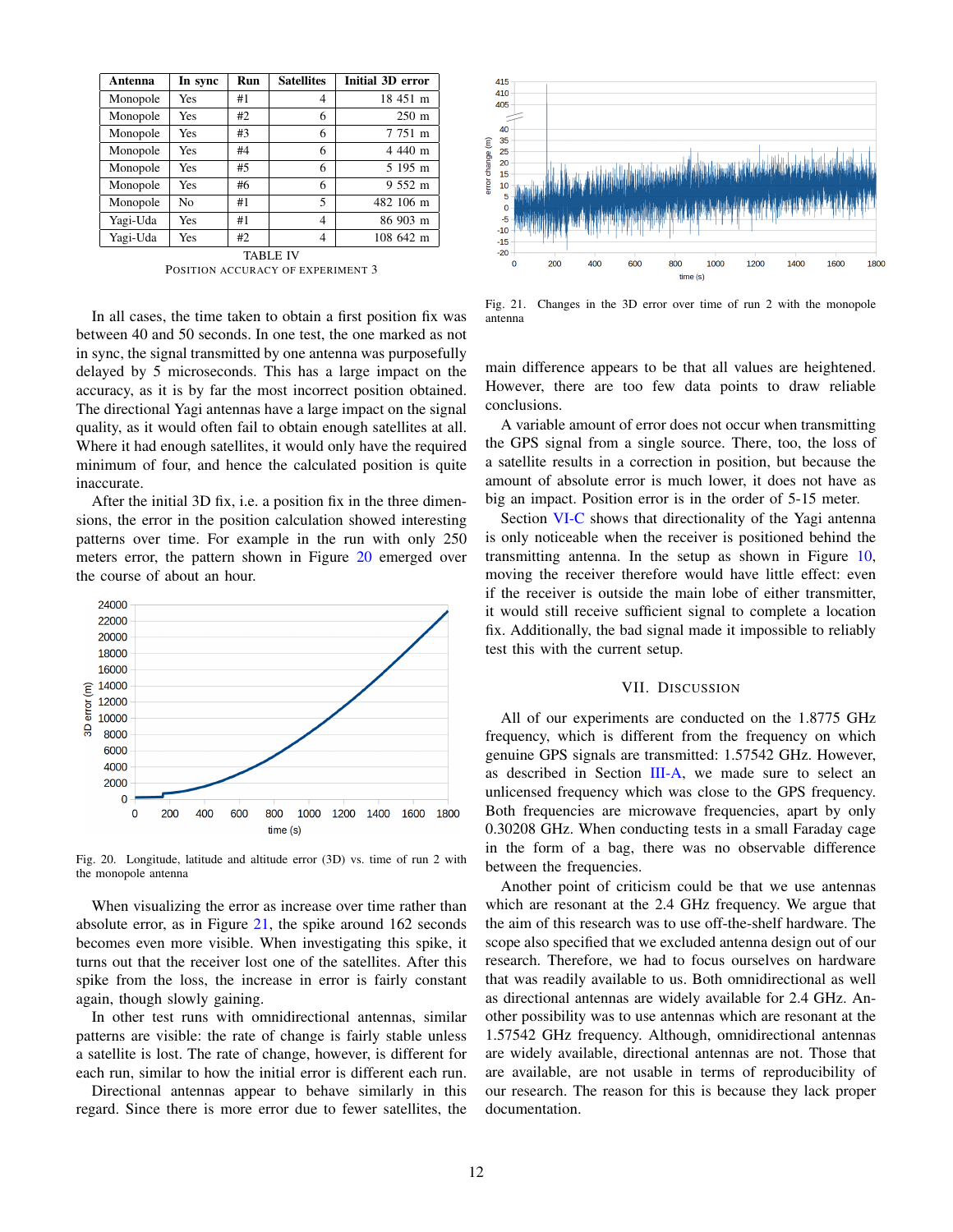Some GPS receivers use low noise amplifiers to amplify only signals on the GPS frequency without impacting the level of noise too much. We were not able to find a low noise amplifier that could be delivered within two weeks for our research. Therefore, we were not able to verify our results for GPS receivers that have this hardware component installed. Constructing a low noise amplifier ourselves was considered out of scope. We propose a research into validating our results with a (self constructed) low noise amplifier as future work.

In the first experiment, we measure the number of detected satellite C/A codes when spoofing GPS signals against the detected C/A codes when we are not transmitting GPS signals. It might seem odd that more satellite C/A codes are detected when the GPS signal is not transmitted. We assume that the detected satellite C/A codes are the result of random noise on the frequency. After all, the GPS receiver software is designed to detect GPS signal between the noise.

In Section [VI-D](#page-10-4) we describe that we use a different version of GPS-SDR-SIM for experiment 3. The reason that we did not use this same version for experiment 1 and 2 is because the real-time version allows for more precise time synchronization. In experiments 1 and 2, this requirement does not exist. The real-time version remarks that it is a 'very crude implementation', made to work specifically with a BladeRF. We initially assumed the generic version is therefore more mature and use that where possible. However, after having studied portions of the source code of both and having used both, it appears to us that both versions work equally well.

Because it is unclear why the directional antennas worked much less well than the omnidirectional antennas, we assume the reproducibility of this part of the research is low. Testing the antennas at the resonant frequency of 2.4 GHz, was impossible due to the high amount of noise on that channel. It is possible that the antenna itself was bad, that one of the connectors had a bad connection, or that we miscalculated the power loss of some part. This resulted in a low amount of measurements, and we were unable to test whether the targeting system works as intended when using directional antennas in combination with multiple transmitters.

Finally, is it not certain why the position in experiment 3 is off by multiple kilometers, or why the error drifts over time. We assume that the former issue is caused by a mediocre initial synchronization and the latter is caused by clock drift in either the BladeRF or in the software generating the signal. In this research, this could not be proven. Similarly, because the receiver software (GNSS-SDR) only shows the time in seconds, it was not possible to determine the accuracy of the time synchronization. In all cases it appeared to be spot on, but only with a resolution of one second. As shown in Section [VI-D,](#page-10-4) even five microseconds can give extreme error values.

## *A. Pitfalls*

In this section, we briefly describe a few pitfalls that we encountered during our research and our solutions. This is to give further insight into our methods, aiding reproducibility, as well as to help future researchers avoid those pitfalls.

At the start of our research we proposed conducting our experiments on the same frequency as GPS. However, the ethical committee did not allow for such research to be conducted on this frequency without a change in the proposed countermeasures. Therefore, we moved our scope away from the GPS frequency to an alternative frequency. First we tried spoofing GPS on the 2.4 GHz ISM frequency band. However, were not able to create a reproducible setup with reliable measurements due to the fact that this frequency was too crowded. Even in the woods where the GQRX spectrum analyzer did not identify any usage of the spectrum, we were unable to gather reliable results. Therefore, we had to move over to a different frequency. The challenge here was that no specific frequency provided the same characteristics in term of bandwidth, antenna ERP and duty cycle. Therefore, the only usable frequency closest to GPS we were able to identify was the 1.8775 GHz frequency band. The only adjustment we had to make to the transmitted GPS signal was to reduce the bandwidth to 2.5 MHz.

During our research we identified that in some situations, the spoofed GPS signal was not receivable by the GPS receiver. We experienced this behavior even when the distance between the receiving and transmitting antenna was 1 centimeter. Troubleshooting the problem showed that this behavior only occurred when the USB cable of the transmitting SDR touched the USB cable of the SDR that was receiving the signals. Therefore, we made sure that in each of the experiments, the USB cables of the SDRs were as far apart as possible from each other.

#### VIII. CONCLUSION

<span id="page-12-0"></span>Based on sub research question 1 we researched the possibility of limiting transmitted GPS signals to a physical location. We determined that it is possible to limit the GPS signal in a way that no decodable subframes can be received with a GPS receiver that is not equipped with a low noise amplifier. When looking at the different amplification levels we used, the GPS signal is decodable at a greater distance when the amplification is reduced. The GPS receiver software also reports seeing satellites based on noise. Therefore, we were unable to determine whether the transmitted GPS signal was completely isolated.

The second sub research question focused on researching the possibility of aiming GPS signals towards a specific direction using a directional antenna. By transmitting a sinusoidal wave, we determined the directionality of our Yagi-Uda antenna. The result of this was that, compared to the side lobes, the back lobe was smaller. We confirmed the same directionality when using the Yagi-Uda antenna to transmit GPS signals. We also confirmed that the reliability of acquiring a GPS location is lower when the Yagi-Uda antenna is positioned at an angle of 90◦ or 270◦ towards the GPS receiver. From the back lobe of the Yagi-Uda antenna, we still received subframes. Therefore, the back lobe is still too big in order to completely suppress usable GPS signal.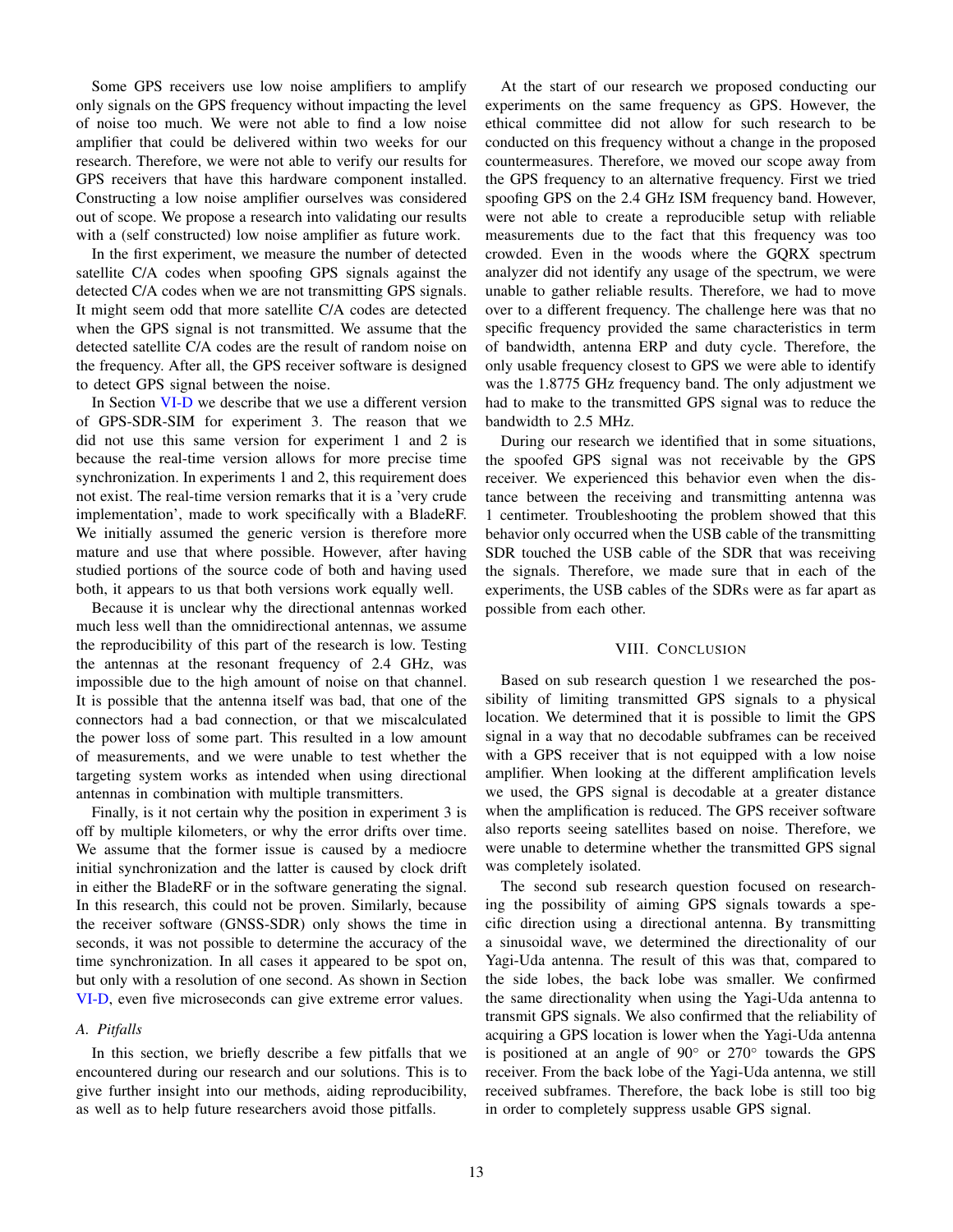Determining the effect on the accuracy of the location when splitting the spoofed GPS signal over two transmitters was researched in sub research question 3. When dividing the GPS signal over two transmitters, we identified that time synchronization of the spoofing software is a challenge. By increasing the time difference between the two transmitters, we confirmed that this lowered the precision of the acquired position considerably and vice versa. When comparing the setup of two transmitters with two monopole antennas against two Yagi-Uda antennas, it proved difficult to acquire a position with the Yagi-Uda antennas. When a position could be acquired, the accuracy was a lot lower compared to the monopole antennas.

## IX. FUTURE WORK

<span id="page-13-2"></span>Because we did not have access to a Faraday cage that has the size of at least 30 by 30 meters to, for example, determine directionality. We propose a research into verifying our results on the GPS frequency when one has access to a sizable Faraday cage that allows for this.

Another research where our results could be verified in a different setup is a research that constructs low noise amplifiers and antennas that are resonant at the 1.8775 GHz frequency. The goal of this would be to determine the effect of our approach on GPS receivers that are equipped with a low noise amplifier. Furthermore, when constructing resonant antennas, one could also look into increasing the directionality compared to the directionality of a 13 dBi gain Yagi antenna.

In experiment 3 we spoof the GPS signal over multiple sources. One could conduct a future research into determining the effect of this approach on the existence of (valid) GPS signal in terms of jamming.

## <span id="page-13-3"></span>APPENDIX A FIFO PIPE BASED SYNCHRONIZER

A simple way of synchronizing the start of commands is by using a named FIFO pipe on a standard GNU/Linux system such as Debian Linux. When the to be synchronized commands try to read from the same pipe, they will both block until something was written to the pipe.

The pipe is first created using a command such as  $m$ kfifo. After prefixing the commands to be synchronized with a command to read from the pipe, the commands are executed. They are now attempting to read from the pipe, but no data is being written to it. Finally, we write to the pipe and thereby unblock the readers.

See Figure [22](#page-13-5) for a demonstration in a graphical environment. Note that the commands in the bottom two terminals are executed before the  $>$ /tmp/fifo command.

|                     |                      | File Edit View Search Terminal Help |                                                  |  |
|---------------------|----------------------|-------------------------------------|--------------------------------------------------|--|
| \$<br>\$ >/tmp/fifo | Created successfully |                                     | \$ mkfifo /tmp/fifo && echo Created successfully |  |
|                     |                      | File Edit View Search Terminal Help |                                                  |  |
| \$                  |                      | 2018-07-02 19:07:56.128152929       | \$ cat /tmp/fifo; date +%Y-%m-%d\ %H:%I:%S.%N    |  |
|                     |                      | File Edit View Search Terminal Help |                                                  |  |
|                     |                      | 2018-07-02 19:07:56.128152897       | \$ cat /tmp/fifo; date +%Y-%m-%d\ %H:%I:%S.%N    |  |

<span id="page-13-5"></span>Fig. 22. Demonstration of synchronization based on a named pipe

Note that the time difference between both date commands is 32 nanoseconds. When testing this more extensively, it was found that this method is not very reliable: while 25% of 100 runs are below 100 nanoseconds, the median is 1.3 microseconds and the mean is 8.6 microseconds with a standard deviation of 10 microseconds.

# <span id="page-13-4"></span>APPENDIX B CLOCK BASED SYNCHRONIZER

To verify our time synchronization accuracy when using the clock interface as defined by POSIX, two processes were run in parallel with the following code:

```
int target = atoi(argv[1]);
do {
clock qettime(CLOCK MONOTONIC, rtime1);
} while (rtime1.tv_sec < target);
printf("%d.%09d", rtime1.tv_sec,
rtime1.tv_nsec);
```
The monotonic clock represents the time since some unknown starting point and is not affected by discontinuous jumps in the system time.

When both processes reach their target time, they stop and print the current time. Comparing the two outputs reveals how long much difference there is between the time at which they exited the busy wait loop. Because both processes ask the same source, namely the kernel, for the current time, it is assumed that the time is accurate between two processes.

Running the experiment 100 times, the difference between the exit times is on average 8 nanoseconds, with a standard deviation of 6 nanoseconds and a median of 6 nanoseconds. This seems sufficient for time synchronization between two transmitters.

## **REFERENCES**

- <span id="page-13-0"></span>[1] Nils Ole Tippenhauer et al. "On the requirements for successful GPS spoofing attacks". In: *Proceedings of the 18th ACM conference on Computer and communications security*. ACM. 2011, pp. 75–86.
- <span id="page-13-1"></span>[2] Thuy Mai. *Global Positioning System History*. [https :](https://www.nasa.gov/directorates/heo/scan/communications/policy/GPS_History.html) [//www.nasa.gov/directorates/heo/scan/communications/](https://www.nasa.gov/directorates/heo/scan/communications/policy/GPS_History.html) policy/GPS\_[History.html.](https://www.nasa.gov/directorates/heo/scan/communications/policy/GPS_History.html)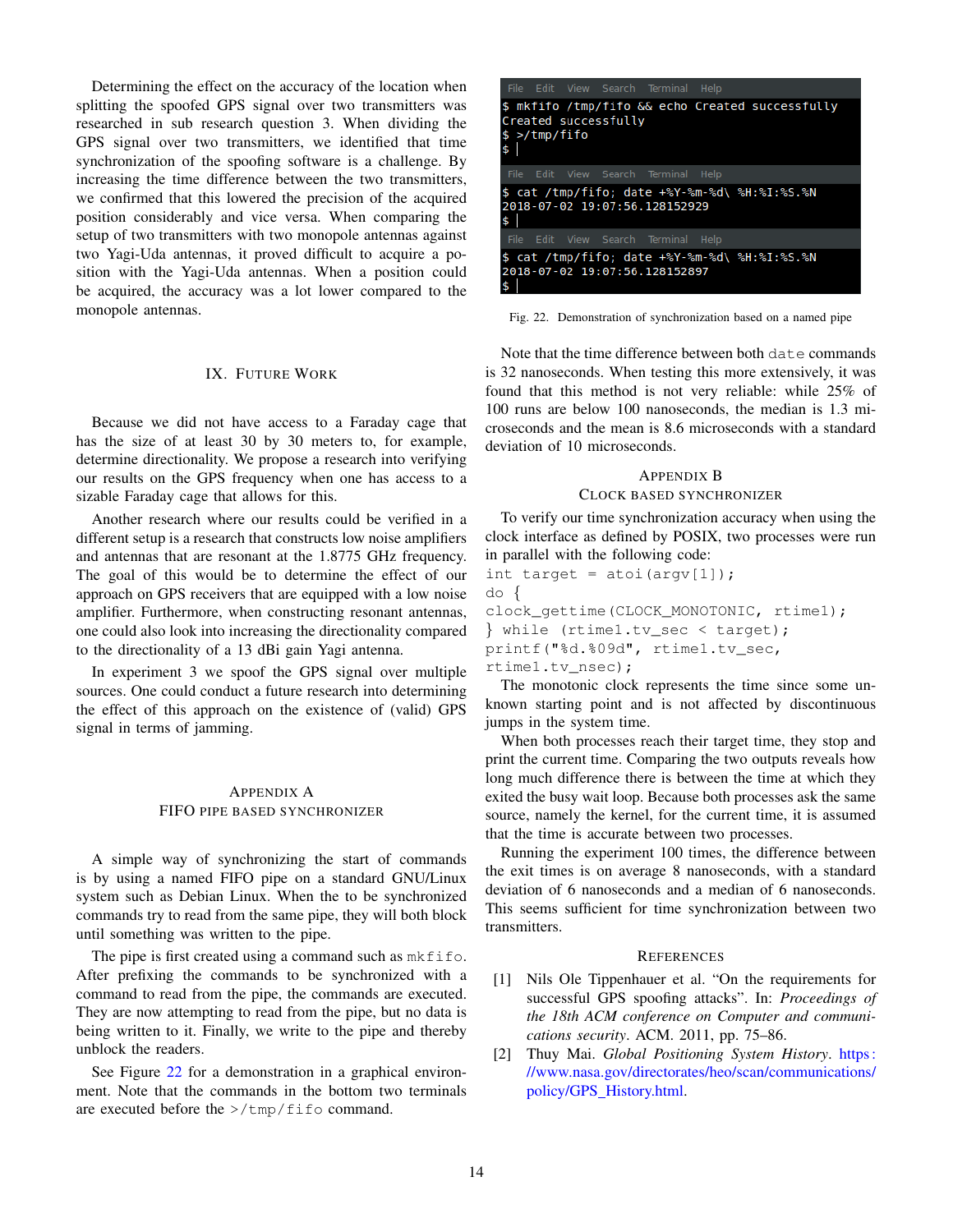- <span id="page-14-0"></span>[3] James V Carroll. "Vulnerability assessment of the US transportation infrastructure that relies on the global positioning system". In: *The Journal of Navigation* 56.2 (2003), pp. 185–193.
- <span id="page-14-1"></span>[4] Jon S Warner and Roger G Johnston. "GPS spoofing countermeasures". In: *Homeland Security Journal* 25.2 (2003), pp. 19–27.
- <span id="page-14-2"></span>[5] Maritime Administration. *2017-005A-GPS Interference-Black Sea*. [https://www.marad.dot.gov/msci/alert/2017/](https://www.marad.dot.gov/msci/alert/2017/2017-005a-gps-interference-black-sea/) [2017-005a-gps-interference-black-sea/.](https://www.marad.dot.gov/msci/alert/2017/2017-005a-gps-interference-black-sea/)
- <span id="page-14-3"></span>[6] Jie Su et al. "A stealthy gps spoofing strategy for manipulating the trajectory of an unmanned aerial vehicle". In: *IFAC-PapersOnLine* 49.22 (2016), pp. 291–296.
- <span id="page-14-4"></span>[7] YUAN Jian. *GPS SPOOFING OF UAV*. [https : / /](https://www.syscan.org/slides/2015_EN_GPSSpoofingofUav_YuanJian.pdf) [www.syscan.org/slides/2015](https://www.syscan.org/slides/2015_EN_GPSSpoofingofUav_YuanJian.pdf)\_EN\_GPSSpoofingofUav\_ [YuanJian.pdf.](https://www.syscan.org/slides/2015_EN_GPSSpoofingofUav_YuanJian.pdf)
- <span id="page-14-5"></span>[8] John F. Guilmartin. *Unmanned aerial vehicle*. [https :](https://www.britannica.com/technology/unmanned-aerial-vehicle) [//www. britannica. com/technology/ unmanned - aerial](https://www.britannica.com/technology/unmanned-aerial-vehicle)  [vehicle.](https://www.britannica.com/technology/unmanned-aerial-vehicle)
- <span id="page-14-6"></span>[9] Steve Ragan. *Reports Say U.S. Drone was Hijacked by Iran Through GPS Spoofing*. [https://www.securityweek.](https://www.securityweek.com/reports-say-us-drone-was-hijacked-iran-through-gps-spoofing) [com/reports-say-us-drone-was-hijacked-iran-through](https://www.securityweek.com/reports-say-us-drone-was-hijacked-iran-through-gps-spoofing)[gps-spoofing.](https://www.securityweek.com/reports-say-us-drone-was-hijacked-iran-through-gps-spoofing)
- <span id="page-14-7"></span>[10] CNN Wire Staff. *Obama says U.S. has asked Iran to return drone aircraft*. [https://edition.cnn.com/2011/12/](https://edition.cnn.com/2011/12/12/world/meast/iran-us-drone/index.html) [12/world/meast/iran-us-drone/index.html.](https://edition.cnn.com/2011/12/12/world/meast/iran-us-drone/index.html)
- <span id="page-14-8"></span>[11] Jonathan Feist. *Does your drone need GPS?* [https://](https://www.dronerush.com/drone-gps-10778/) [www.dronerush.com/drone-gps-10778/.](https://www.dronerush.com/drone-gps-10778/)
- <span id="page-14-9"></span>[12] DroneOmega.com. *How GPS Drone Navigation Works*. [http://www. droneomega.com/ gps - drone - navigation](http://www.droneomega.com/gps-drone-navigation-works/)  [works/.](http://www.droneomega.com/gps-drone-navigation-works/)
- <span id="page-14-10"></span>[13] Ben Sullivan. *Drone Pilots Are Buying Russian Software to Hack Their Way Past DJI's No Fly Zones*. [https :](https://motherboard.vice.com/en_us/article/8x9jv4/drone-pilots-are-buying-russian-software-to-hack-their-way-past-djis-no-fly-zones) //motherboard.vice.com/en\_us/article/8x9jv4/drone[pilots-are-buying-russian-software-to-hack-their-way](https://motherboard.vice.com/en_us/article/8x9jv4/drone-pilots-are-buying-russian-software-to-hack-their-way-past-djis-no-fly-zones)[past-djis-no-fly-zones.](https://motherboard.vice.com/en_us/article/8x9jv4/drone-pilots-are-buying-russian-software-to-hack-their-way-past-djis-no-fly-zones)
- <span id="page-14-11"></span>[14] Ali Broumandan et al. "GNSS spoofing detection in handheld receivers based on signal spatial correlation". In: *Position Location and Navigation Symposium (PLANS), 2012 IEEE/ION*. IEEE. 2012, pp. 479–487.
- <span id="page-14-12"></span>[15] Kyle Wesson, Mark Rothlisberger, and Todd Humphreys. "Practical cryptographic civil GPS signal authentication". In: *Navigation* 59.3 (2012), pp. 177–193.
- <span id="page-14-13"></span>[16] Panagiotis Papadimitratos and Aleksandar Jovanovic. "GNSS-based positioning: Attacks and countermeasures". In: *Military Communications Conference, 2008. MILCOM 2008. IEEE*. IEEE. 2008, pp. 1–7.
- <span id="page-14-14"></span>[17] Ali Jafarnia-Jahromi et al. "GPS vulnerability to spoofing threats and a review of antispoofing techniques". In: *International Journal of Navigation and Observation* 2012 (2012).
- <span id="page-14-15"></span>[18] Kai Jansen et al. "Crowd-GPS-Sec: Leveraging Crowdsourcing to Detect and Localize GPS Spoofing Attacks". In: (2018).
- <span id="page-14-16"></span>[19] Daojing He et al. "Flight Security and Safety of Drones" in Airborne Fog Computing Systems". In: *IEEE Communications Magazine* 56.5 (2018), pp. 66–71.
- <span id="page-14-17"></span>[20] Andrew J Kerns et al. "Unmanned aircraft capture and control via GPS spoofing". In: *Journal of Field Robotics* 31.4 (2014), pp. 617–636.
- <span id="page-14-18"></span>[21] Omroep Zeeland. *Vrouw na spoedbevalling in bakkerij Hulst overleden*. [https://www.omroepzeeland.nl/nieuws/](https://www.omroepzeeland.nl/nieuws/105624/Vrouw-na-spoedbevalling-in-bakkerij-Hulst-overleden) [105624/Vrouw- na- spoedbevalling-in- bakkerij- Hulst](https://www.omroepzeeland.nl/nieuws/105624/Vrouw-na-spoedbevalling-in-bakkerij-Hulst-overleden)[overleden.](https://www.omroepzeeland.nl/nieuws/105624/Vrouw-na-spoedbevalling-in-bakkerij-Hulst-overleden)
- <span id="page-14-19"></span>[22] Michael Venezia. *What is the Difference Between GNSS and GPS?* [https://www.semiconductorstore.com/blog/](https://www.semiconductorstore.com/blog/2015/What-is-the-Difference-Between-GNSS-and-GPS/1550/) [2015/What - is - the - Difference - Between - GNSS - and -](https://www.semiconductorstore.com/blog/2015/What-is-the-Difference-Between-GNSS-and-GPS/1550/) [GPS/1550/.](https://www.semiconductorstore.com/blog/2015/What-is-the-Difference-Between-GNSS-and-GPS/1550/)
- <span id="page-14-20"></span>[23] U.S. Coast Guard Navigation Center. *GPS CONSTEL-LATION STATUS FOR 06/14/2018*. [https : / / www .](https://www.navcen.uscg.gov/?Do=constellationStatus) [navcen.uscg.gov/?Do=constellationStatus.](https://www.navcen.uscg.gov/?Do=constellationStatus)
- <span id="page-14-21"></span>[24] Aarthi Ravikumar. *History of GPS Satellites and Commercial GPS Tracking*. [https://www.geotab.com/blog/](https://www.geotab.com/blog/gps-satellites/) [gps-satellites/.](https://www.geotab.com/blog/gps-satellites/)
- <span id="page-14-22"></span>[25] a1ronzo. *GPS Basics*. [https : / / learn . sparkfun . com /](https://learn.sparkfun.com/tutorials/gps-basics) [tutorials/gps-basics.](https://learn.sparkfun.com/tutorials/gps-basics)
- <span id="page-14-23"></span>[26] Philip Barker. *What is GPS and how does it work?* [https://360.here.com/2015/02/04/gps-work/.](https://360.here.com/2015/02/04/gps-work/)
- <span id="page-14-24"></span>[27] Yuheng He and Attila Bilgic. "Iterative least squares method for global positioning system". In: *Advances in Radio Science: ARS* 9 (2011), p. 203.
- <span id="page-14-25"></span>[28] GISGeography.com. *Trilateration vs Triangulation - How GPS Receivers Work - GIS Geography*. [https://](https://gisgeography.com/trilateration-triangulation-gps/) [gisgeography.com/trilateration-triangulation-gps/.](https://gisgeography.com/trilateration-triangulation-gps/)
- <span id="page-14-26"></span>[29] Henk Key and Dr Mathias Lemmens. *GPS: Position, Time and Distance*. [https://www.gim-international.com/](https://www.gim-international.com/content/article/gps-position-time-and-distance) [content/article/gps-position-time-and-distance.](https://www.gim-international.com/content/article/gps-position-time-and-distance)
- <span id="page-14-27"></span>[30] Dr. Robert G. Melton. *Details of the GPS position calculation*. [https : / / www . courses . psu . edu / aersp /](https://www.courses.psu.edu/aersp/aersp055_r81/satellites/gps_details.html) aersp055\_[r81/satellites/gps](https://www.courses.psu.edu/aersp/aersp055_r81/satellites/gps_details.html)\_details.html.
- <span id="page-14-28"></span>[31] Roger Wattenhofer. *Clock Synchronization*. [https : / /](https://disco.ethz.ch/courses/hs14/distsys/lecture/chapter%2005%20clock%20sync-4up.pdf) disco. ethz. ch/ courses/hs14/ distsys/lecture/ chapter % [2005%20clock%20sync-4up.pdf.](https://disco.ethz.ch/courses/hs14/distsys/lecture/chapter%2005%20clock%20sync-4up.pdf)
- <span id="page-14-29"></span>[32] Maryam Sadeghi and Majid Gholami. "Time synchronizing signal by GPS satellites". In: *WSEAS Transactions on Communications* 7.5 (2008), pp. 521–530.
- <span id="page-14-30"></span>[33] BowlOfRed. *How does GPS receiver synchronize time* with GPS satellites? [https://space.stackexchange.com/](https://space.stackexchange.com/questions/5423/how-does-gps-receiver-synchronize-time-with-gps-satellites) [questions/ 5423/ how - does - gps - receiver - synchronize](https://space.stackexchange.com/questions/5423/how-does-gps-receiver-synchronize-time-with-gps-satellites)  [time-with-gps-satellites.](https://space.stackexchange.com/questions/5423/how-does-gps-receiver-synchronize-time-with-gps-satellites)
- <span id="page-14-31"></span>[34] Raghav Kapur. *GPS Frequency Bands*. [https://www.](https://www.everythingrf.com/community/gps-frequency-bands) [everythingrf.com/community/gps-frequency-bands.](https://www.everythingrf.com/community/gps-frequency-bands)
- <span id="page-14-32"></span>[35] University FAF Munich. *GPS Signal Plan*. [http://www.](http://www.navipedia.net/index.php/GPS_Signal_Plan) [navipedia.net/index.php/GPS](http://www.navipedia.net/index.php/GPS_Signal_Plan)\_Signal\_Plan.
- <span id="page-14-33"></span>[36] Kowoma.de. *Transmitted GPS Signals*. [https://archive.](https://archive.is/20120804185510/http://www.kowoma.de/en/gps/signals.htm) [is/ 20120804185510/ http://www. kowoma. de/en/ gps/](https://archive.is/20120804185510/http://www.kowoma.de/en/gps/signals.htm) [signals.htm.](https://archive.is/20120804185510/http://www.kowoma.de/en/gps/signals.htm)
- <span id="page-14-34"></span>[37] Arun Saha. *Spread Spectrum, CDMA and GPS*. [http:](http://alumni.cs.ucr.edu/~saha/stuff/cdma_gps.htm) [//alumni.cs.ucr.edu/](http://alumni.cs.ucr.edu/~saha/stuff/cdma_gps.htm)<sup>∼</sup>saha/stuff/cdma gps.htm.